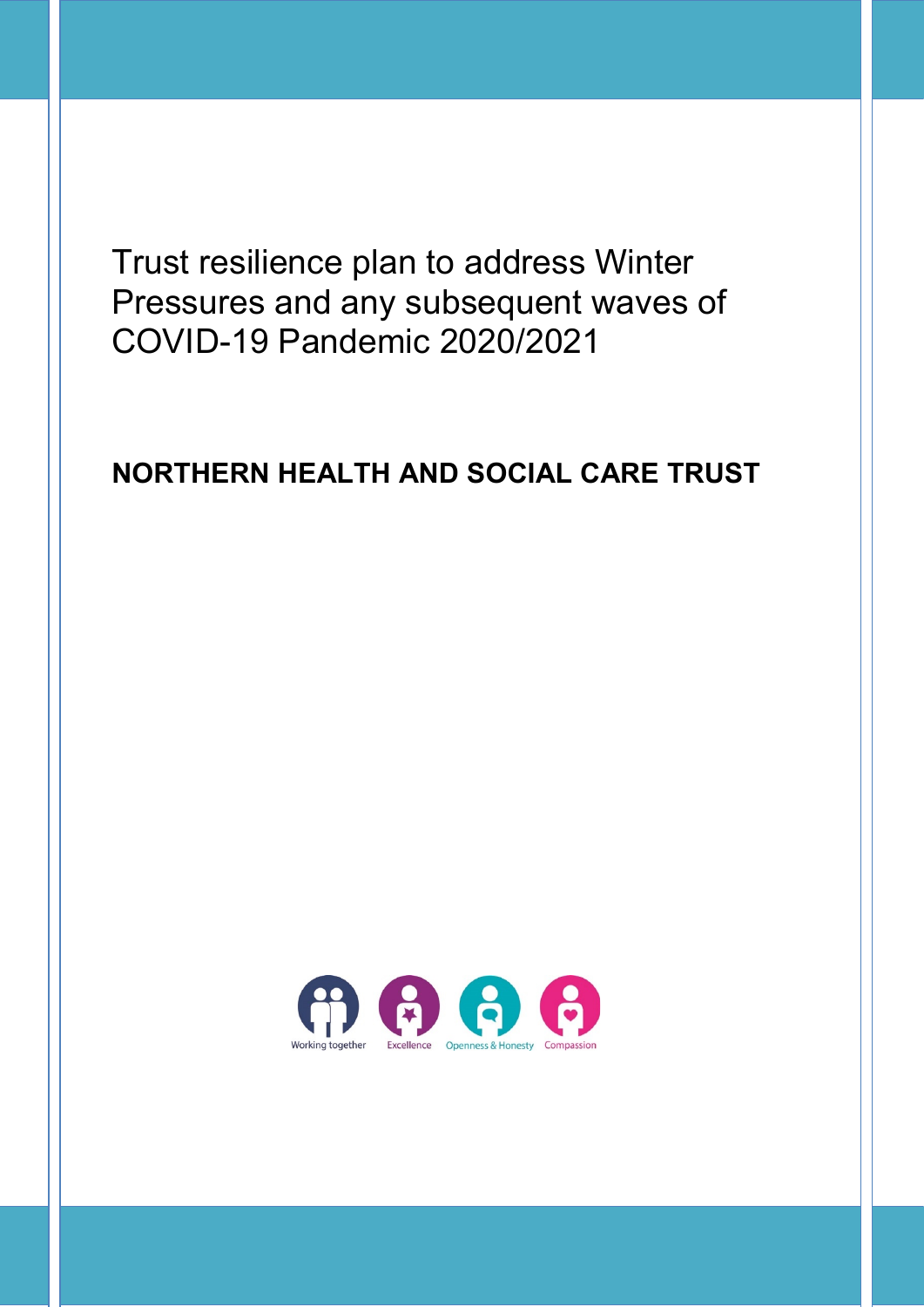| <b>CONTENTS</b>                                                                                                                                                                                                                                                                                                                                                 | Page No.                                   |
|-----------------------------------------------------------------------------------------------------------------------------------------------------------------------------------------------------------------------------------------------------------------------------------------------------------------------------------------------------------------|--------------------------------------------|
| <b>1.0 Executive Summary</b>                                                                                                                                                                                                                                                                                                                                    | 3                                          |
| 2.0 Introduction                                                                                                                                                                                                                                                                                                                                                | 4                                          |
| <b>3.0 Planning Principles</b>                                                                                                                                                                                                                                                                                                                                  | 5                                          |
| 4.0 Challenges                                                                                                                                                                                                                                                                                                                                                  | 6                                          |
| 5.0 Winter Resilience Plan<br>• 5.1 No More Silos<br>• 5.2 The Winter Resilience Action Plan<br>5.3 Key Aspects Diagram<br>$\bullet$<br>5.4 Theme 1 - Patient Experience<br>$\bullet$<br>5.5 Theme 2 - Protect Staff<br>$\bullet$<br>5.6 Theme 3 – Maximising capacity and improving patient flow<br>$\bullet$<br>5.7 Theme 4 - Delivery on Reform<br>$\bullet$ | 9<br>9<br>11<br>12<br>13<br>13<br>14<br>14 |
| 6.0 Wider Health and Social Care Impact of Anticipated<br><b>COVID 19 Surge</b>                                                                                                                                                                                                                                                                                 | 15                                         |

**7.0 Conclusion 22**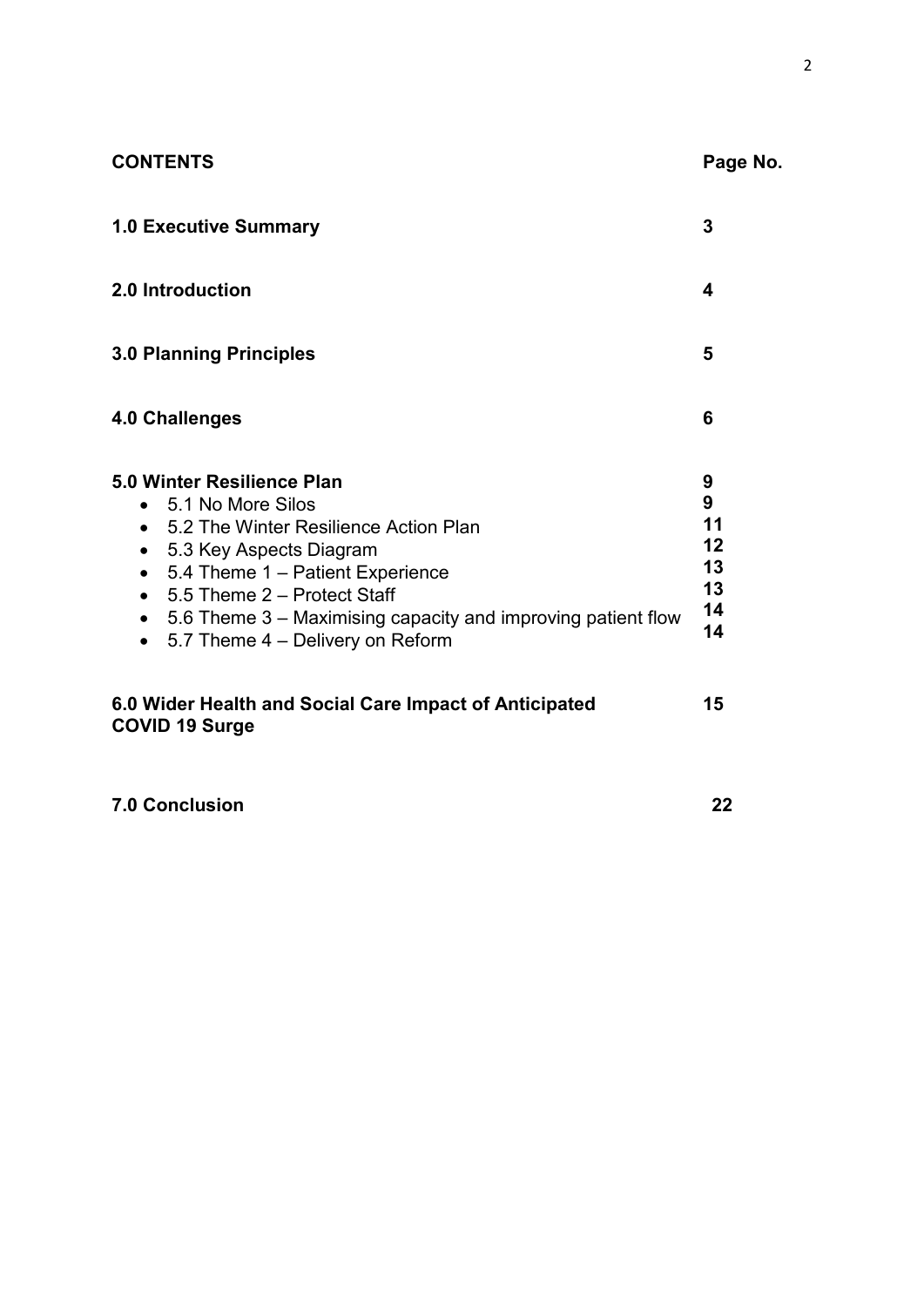## **1.0 Executive Summary**

The Northern Health and Social Care Trust (NHSCT) Resilience Plan outlines initiatives required to help respond to additional demand pressures arising during Winter 2020/2021 and through any subsequent waves of COVID-19 Pandemic. Winter pressures impact mainly on our urgent and unscheduled care services however this along with a second COVID 19 surge has the potential to have a wider and more profound impact on services and our ability to deliver our rebuilding agenda.

This plan groups the action areas into 4 themes to support the Trust to deliver increased resilience through this challenging winter period:

- 1. **Patient Experience**  ensure a positive patient experience however busy we are.
- 2. **Protect our staff** look after our staff to allow them to look after our patients.
- 3. **Maximising capacity and improving patient flow** increase capacity in our hospitals and across community services.
- 4. **Deliver on Reform** deliver on key reform projects that will improve services this winter.

The actions to be taken are summarised in section 5.2

The Trust acknowledges and supports the principles (see section 3.0) in preparing this resilience plan for winter and surge as outlined in the Regional COVID19 Pandemic Surge Planning Strategic Framework (1<sup>st</sup> September 2020) and will strive to adhere to these principles as it delivers services through this challenging winter period.

If we face winter pressures coupled with a second surge of COVID-19, this will impact on our ability to deliver our rebuilding agenda.

The Trust and the wider HSC system has learned from the first COVID 19 pandemic surge which required services to work in new and innovative ways to meet the challenges and deliver safe emergency services throughout this period. As we prepare for winter and a subsequent surge we will use this learning to respond in a proportionate and informed way, developing approaches that worked well.

Our key challenges in delivering this resilience plan are around workforce (availability and resilience), the environment (meeting social distancing requirements) and funding (both revenue for new service initiatives in response to COVID 19 and capital requirements).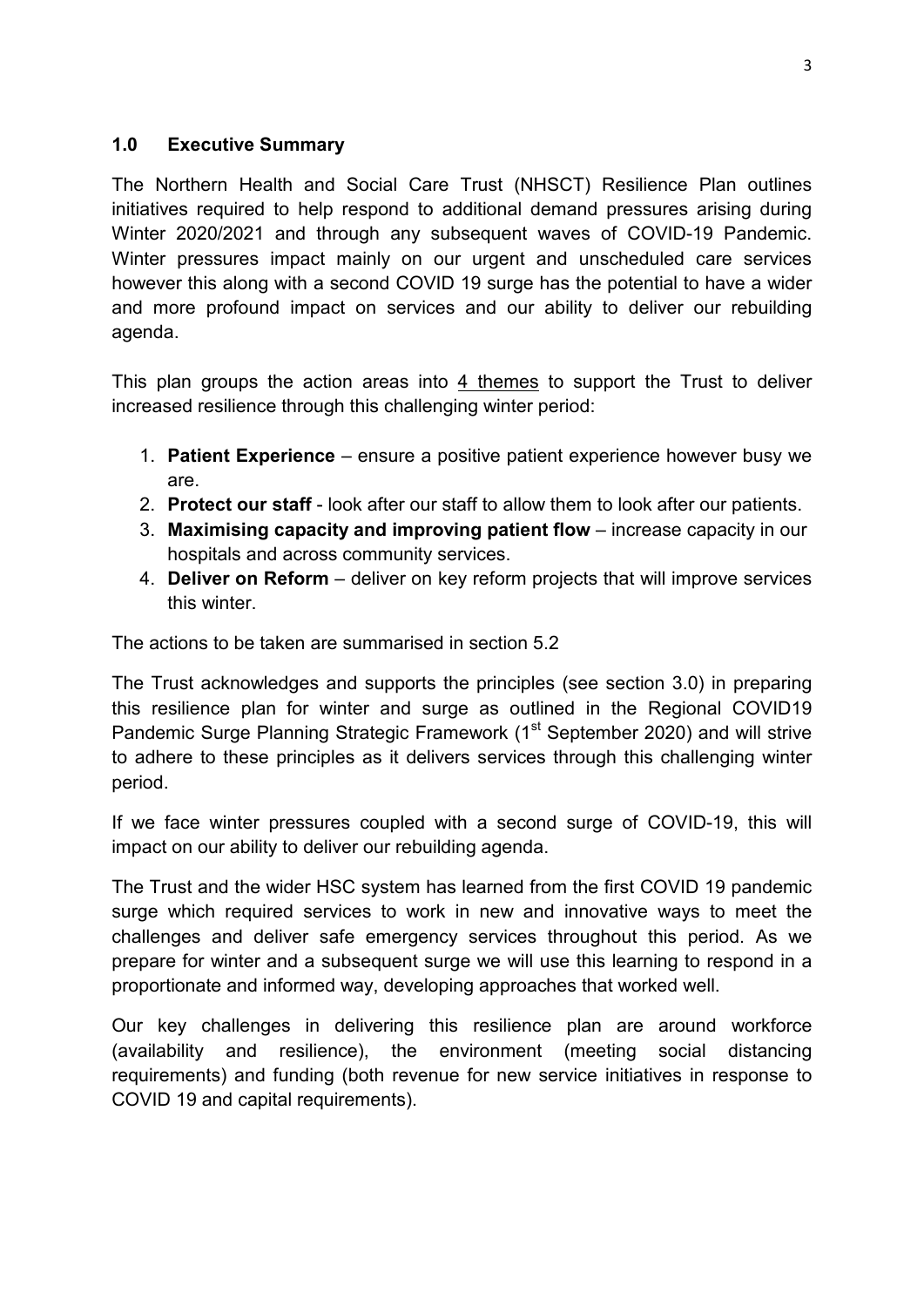#### **2.0 Introduction**

The NHSCT every autumn prepares an annual winter resilience plan to outline proposals to address the predicted increase in demand for unscheduled secondary care services each winter. Traditionally this is a period when demand for our services is greater than the capacity of our hospitals with demands for beds frequently exceeding capacity. Dependent on the level of demand coming from Winter Pressures and any further COVID-19 Surge(s), the Trust may have to reconfigure our existing acute hospital bed base to ensure that we are able to treat patients and provide appropriate care in the right place at the right time according to their need. The Trust is developing operational plans for additional beds in the community to support hospital step down care towards getting COVID patients home after their illness.

Patient safety remains the Trust's overriding priority at all times and the focus of this combined winter resilience and surge plan 2020/21 is to set out clearly what the Trust intends to do to help ensure patient / client safety. Monitoring arrangements will be put in place within the Trust to ensure the actions are delivered and any obstacles in achieving these addressed.

2020/2021 has been a challenging year to date for the Trust and indeed the wider health and social care system due to the COVID-19 pandemic. In the first wave, we rapidly reconfigured services in order to respond to the pandemic challenge and to reduce the risk of COVID-19 transmission in health and care settings.

It is expected that there will be a second COVID-19 wave later in the year. At this stage, the timing and scale of a second wave is unpredictable as it will depend on a range of factors, including the future approach to social distancing and population adherence to these measures. However, given that a second wave could potentially coincide with colder weather and winter pressures, it will be important that there are comprehensive surge plans in place for critical care, hospital beds and care homes and all the services that support these key areas.

The Trust will endeavour to maintain as many services as possible during any further waves, however managing service demand arising from COVID-19 and winter pressures will take priority over elective care services. This may result in the Trust having to 'cap' or redirect elective activity. This is because those staff who normally carry out this elective work may be required to treat COVID 19 patients. We will continue to prioritise and focus on treating the most urgent cases first and as a result some patients may have to wait longer than we would like.

During the first phase of the pandemic staff demonstrated their energy, courage and resilience, many staff having to adapt to new roles and working environments while others have provided training and induction to new colleagues - all have had to demonstrate great flexibility. We will be continuing to work in partnership with all our staff as we head into what will undoubtedly be an extremely challenging period. We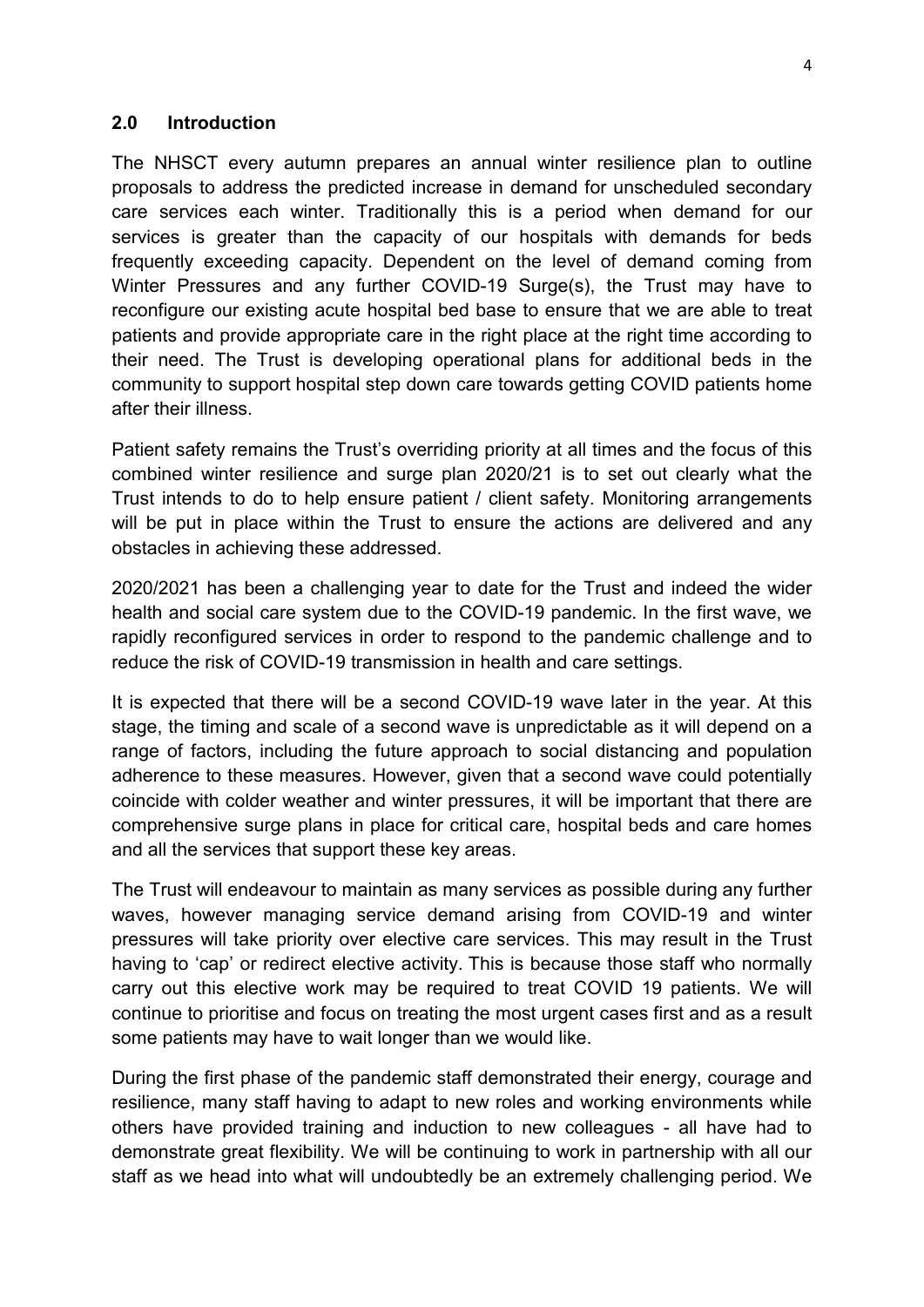continue to draw on the very valuable resources and expertise of our colleagues in psychological services, occupational health and human resources to provide support wherever it is needed.

This winter resilience and surge plan outlines the approach the NHSCT will adopt to address the anticipated seasonal increase in demand and any further waves of COVID-19.

# **3.0 Planning Principles**

The Trust has adopted the following principles in preparing this surge plan as outlined in the DOH Regional Covid-19 Pandemic surge planning strategic framework (1/9/2020):

- Patient safety remains the overriding priority.
- Adequate staffing remains a key priority and Trusts will engage with Trade Union side on staffing matters in relation to relevant surge plans.
- Trusts should adopt a flexible approach to ensure that 'business as usual' services can be maintained as far as possible, in line with the Rebuilding HSC services Strategic Framework. This should allow Trusts to adapt swiftly to the prevailing COVID-19 context.
- It is recognised that there will be a fine balance between maintaining elective care services and managing service demand arising from COVID-19 and winter pressures. Addressing COVID-19 and winter pressures will take priority over elective care services, although the regional approaches announced such as day case elective care centres and orthopaedic hubs will support continuation of elective activity in the event of further COVID-19 surges.
- The HSC system will consider thresholds of hospital COVID-19 care, which may require downturn of elective care services.
- Trusts' Surge Plans, whilst focusing on potential further COVID-19 surges, should take account of likely winter pressures.
- Trusts should plan for further COVID-19 surges within the context of the regional initiatives outlined in Section 7 of the DOH Regional Covid-19 Pandemic surge planning strategic framework.
- Trusts should as far as possible manage COVID-19 pressures within their own capacity first. Should this not be possible, Trusts are required to make use of the regional Emergency Care facility at Belfast City Hospital or the regional 'step down' facility provided at Whiteabbey Hospital, as appropriate. Trusts will also consider collectively how they will contribute staff resources to support Nightingale hospitals when necessary.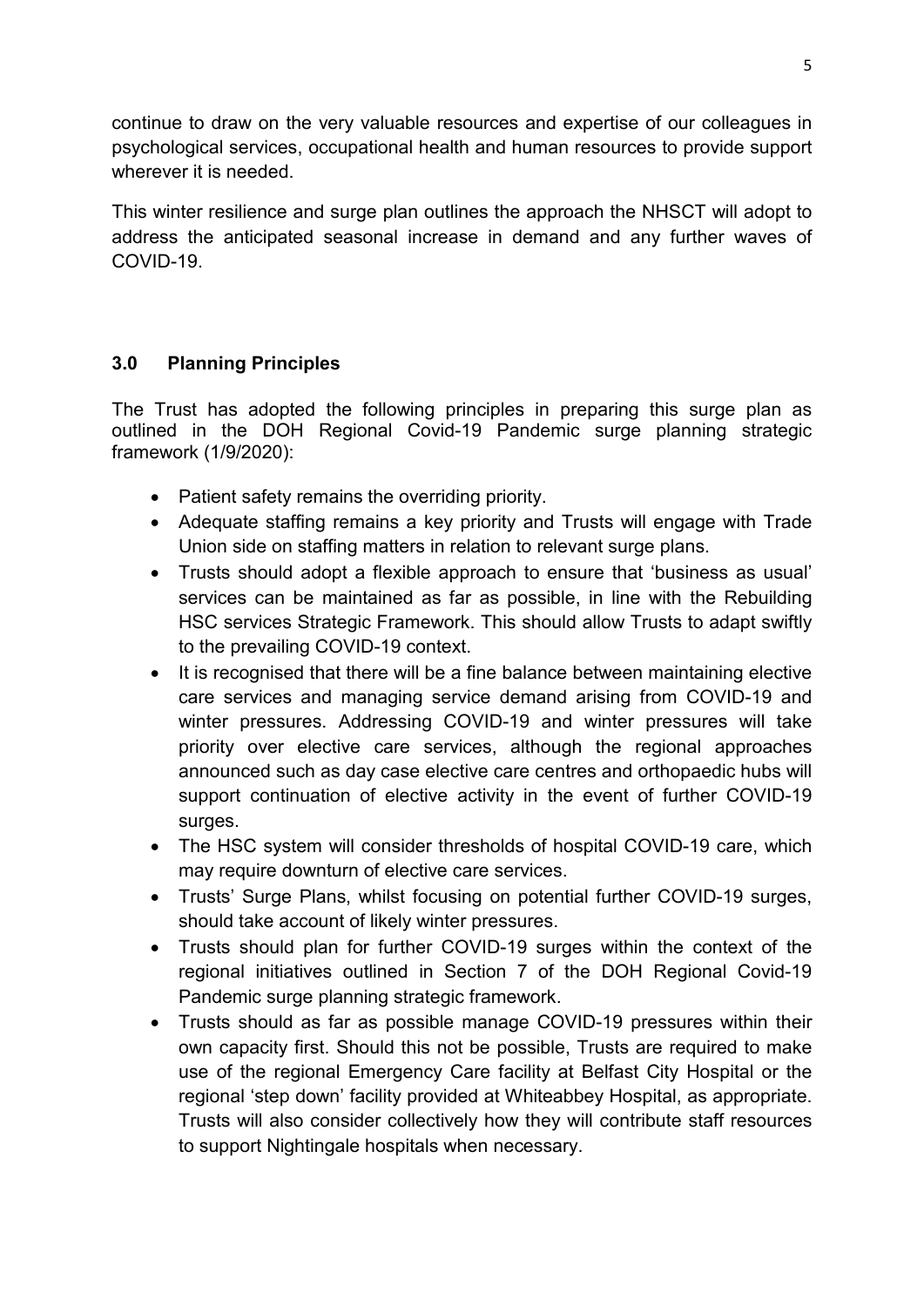- The Department, HSCB, PHA and the Trusts will closely monitor COVID-19 infections, hospital admissions and ICU admissions to ensure a planned regional response to further COVID-19 surges. This will support continued service delivery.
- The Department will, if COVID-19 infection rates and other indicators give cause for action, recommend further tightening of social distancing measures to the Executive.

When developing the plan account has also been taken of the new Guidance issued 20 August 2020: [Version 1 'COVID-19 Guidance for the Remobilisation of services](https://assets.publishing.service.gov.uk/government/uploads/system/uploads/attachment_data/file/910885/COVID-19_Infection_prevention_and_control_guidance_FINAL_PDF_20082020.pdf)  [within health and care settings](https://assets.publishing.service.gov.uk/government/uploads/system/uploads/attachment_data/file/910885/COVID-19_Infection_prevention_and_control_guidance_FINAL_PDF_20082020.pdf)*.* The Infection Prevention and Control principles in this document apply to all health and care settings. The guidance was issued jointly by the Department of Health and Social Care (DHSC), Public Health Wales (PHW), Public Health Agency (PHA) Northern Ireland, Health Protection Scotland (HPS)/National Services Scotland, Public Health England (PHE) and NHS England as official guidance.

The Trust is committed to its legal duties under Section 75 of the Northern Ireland Act 1998 as detailed in its approved Equality Scheme and the Rural Needs Act 2016. In terms of assessment of the NHSCT Winter Resilience and COVID-19 plan, the Trust will screen for both equality and rurality to identify potential adverse impact.

# **4.0 Challenges**

Covid-19 global pandemic has presented the health and social care system with a number of unique challenges which have dramatically changed the way services were delivered for various reasons including clinical, patient and staff safety. These challenges include:

# **4.1 Workforce**

**Sickness absence**: while managers, supported by Occupational Health, will continue to manage absence there will be significant challenges in providing full staff rotas due to sickness over the winter period (flu and COVID related sickness). Our ability to adequately staff services as part of the rebuild, winter and surge plans needs to be assessed taking into account the possibility of local cluster outbreaks and quarantine requirements.

**Shielding of staff:** If shielding is implemented through a second surge there will be a significant impact on the Trust's ability to continue to maintain business as usual with staff with underlying health conditions potentially required to shield.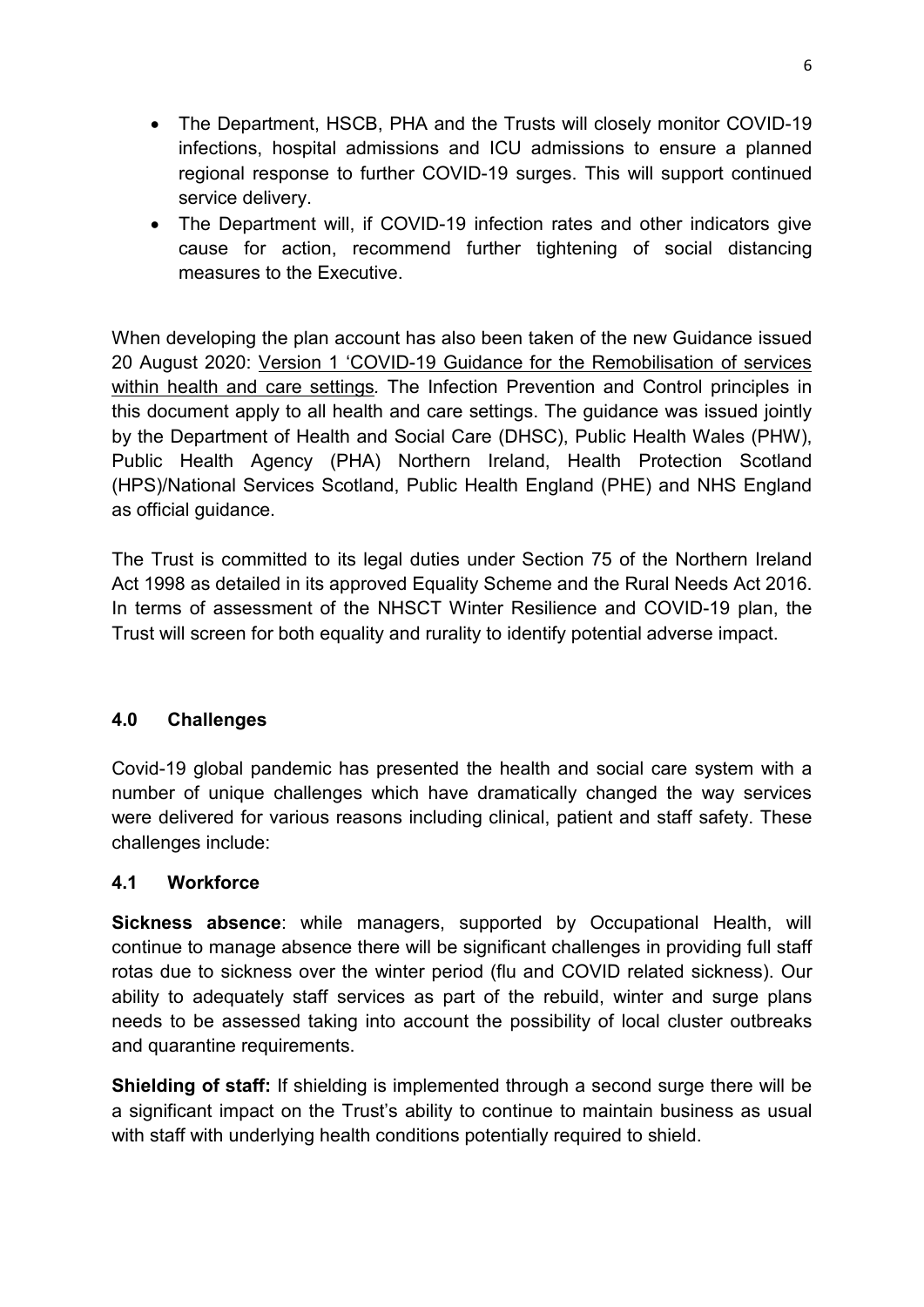**Staff wellbeing:** We need to factor in the requirement for staff to take planned annual leave and appropriate breaks and provide the flexible working arrangements necessary to support childcare and caring commitments. In addition we need to ensure staff have access to testing to maintain staff and patient safety in respect of spread of infection. We also need to ensure staff can get easy access to flu vaccination.

**Redeployment of staff:** It is the expectation that during a second surge there will be less of a down-turn in normal service as 'business as usual' is prioritised and the previous level of staff redeployment will not be acceptable to as many services. This means that fewer staff may be available to be redeployed to critical front line services to treat patients that are the sickest. Our ability to train and upskill existing staff to support essential services will also be reduced.

**Staffing of Nightingale Hospitals**: In September 2020 the Trust began developing a Nightingale facility on the Whiteabbey Hospital site as part of the regional response to the COVID-19 Pandemic. The Trust is currently in the process of commissioning this unit to operate as a regional rehabilitation facility from early December 2020. While the Northern Trust is leading on the implementation of Whiteabbey Nightingale, along with the BCH Nightingale it will require regional support to provide the necessary workforce to become operational, recognising the constraints of available staffing and the requirement to maintain safe local services.

# **4.2 Infrastructure / Physical Environment**

From our ability to meet the social distancing and hygiene requirements in line with current guidance and the segregated pathways COVID 19 has placed on our facilities, it is clear there is a challenge in the limitation of the infrastructure of our buildings. This causes a reduction in site capacity and productivity making managing a growth in seasonal pressures even more complex. There are limited options to provide any additional accommodation required including space in ED, ICU, outpatients and rehabilitation ward space. There is challenge to maintain effective zoning plans in line with Infection Prevention and Control advice and guidance to safely manage the flow of staff and patients within hospital sites and provide adequate catering and rest facilities for our staff.

ICT has already supported working from home and virtual clinics to help reduce footfall on hospital sites. The Trust expects to secure funds under the ICT Digital Rebuild and Mobilisation Programme which would provide investment to increase productivity of staff and remove the reliance on the physical estate through helping front line community staff to be more mobile.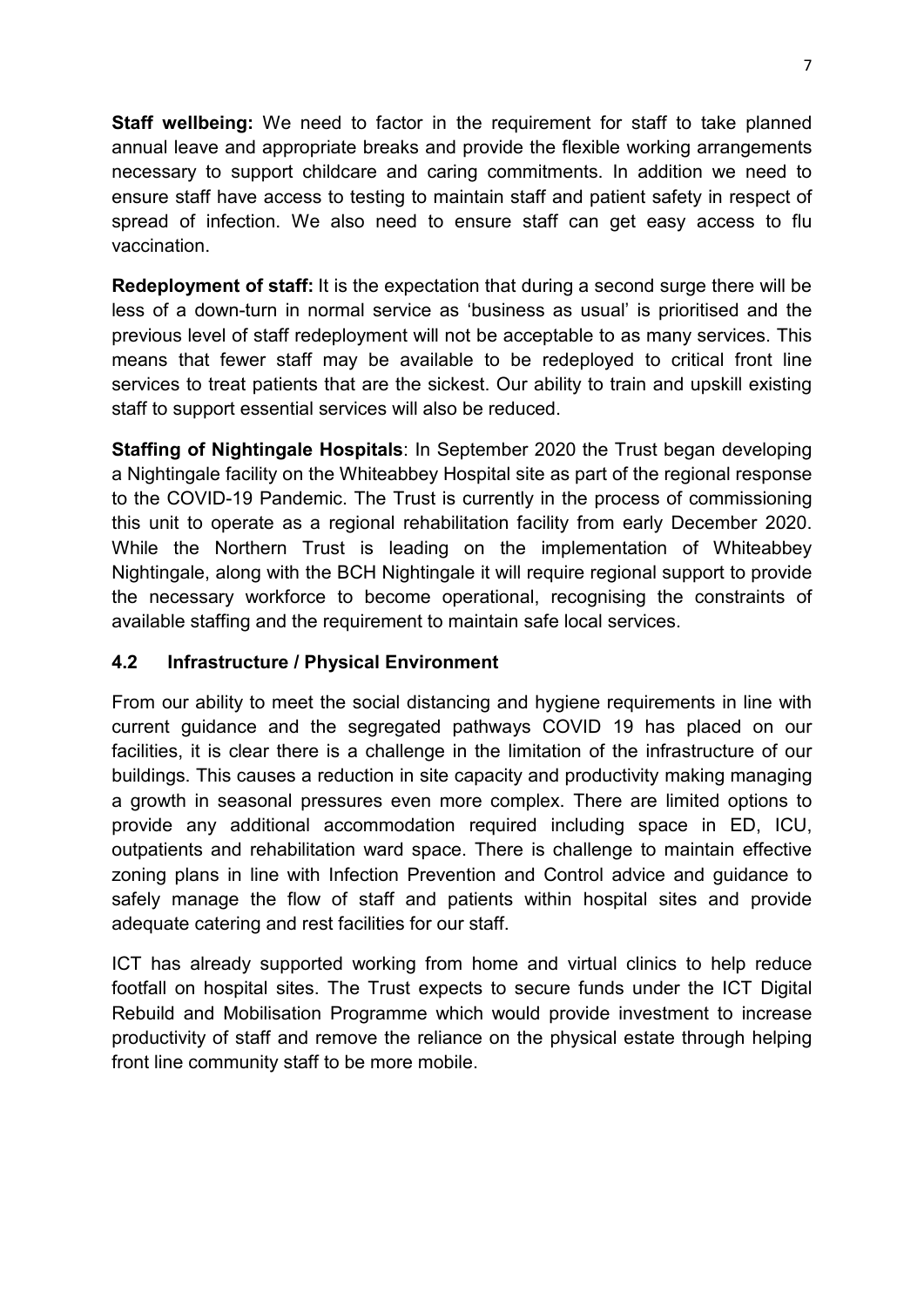# **4.3 Funding**

The delivery of the Trust Resilience plan to address Winter Pressures and COVID 19 surge will, in some areas, have capital and revenue funding consequences that will be subject to securing DOH approval.

The Trust (via Monitoring Returns to HSCB/DoH) have highlighted COVID-19 revenue costs incurred to date and forecasted to be incurred for the remainder of the financial year. In addition Capital COVID-19 costs have been reported monthly to DoH via CRL return. Capital and revenue resource requirements associated with local restart/rebuild plans have been bid for under the COVID Annex A process as defined by DoH. The costs notified by the Trust have been included in a DoH bid to Department of Finance for funding. We will continue to work closely with our service colleagues to identify any emerging pressures during this Winter period and any resulting impact of further COVID-19 surge(s).

# **4.5 Support to Care Homes**

There is the potential, based on experience from the first surge, of a reduction in Care Home staff due to sickness and track and trace measures where staff will be required to self-isolate thereby creating staffing shortfalls. There is limited capacity of Trust staff to provide 'step-in' arrangements to Care Homes when required and an uncertainty around the availability / capacity of General Practice to provide proactive and regular medical input to Care Homes when required. In addition there will potentially be a significant number of care home residents with severe health related needs that will require transfer to a community or acute hospital setting putting additional pressures on these beds and patient flow*.*

# **4.6 Support from independent sector care / primary care**

As part of its winter / surge plans arrangement for medical cover for those additional community hospital beds and COVID beds will be required. This is dependent on the capacity for this to be provided. This also applies to the availability of independent sector Care Homes for the booking of beds and the availability of independent sector Domiciliary Care.

# **4.7 Communication and engagement**

We need to ensure appropriate and timely communication with staff and service users about changes in guidance and the impact this will have on how we deliver our services. We are mindful of our commitment to co- production and engagement and informed involvement in key decision making as we develop more detailed action plans in preparation for winter and a potential second surge.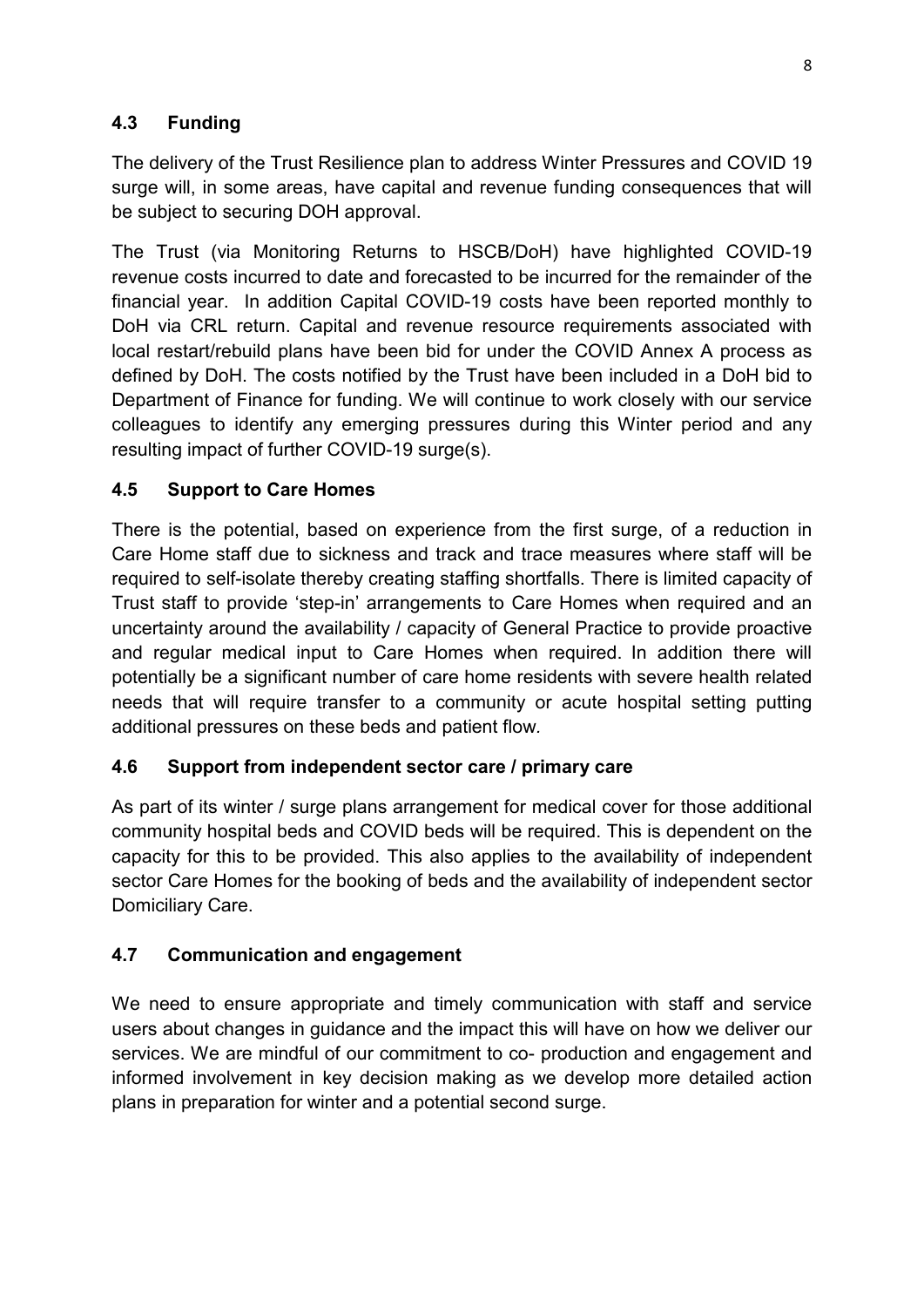## **4.8 COVID 19 Testing**

We need to sustain and expand our testing of health care workers and patients if we are to respond effectively to winter pressures and a potential second surge. This is essential to managing any potential local clusters of COVID 19 outbreaks. Our response requires having sufficient staff to swab / test all groups of people that require testing including elective patients, acute inpatients, Trust staff and staff and patients within nursing homes.

# **5.0 Winter Resilience Plan**

The focus of this winter resilience plan is patient safety, responding to predictable increases in demand for unscheduled services, particularly from late December through to March 2021. If there is an increase in demand above that normally expected in the winter period the Trust anticipates that this will impact on our ability to achieve further rebuild of services. Any surge in our population with COVID-19 needing access to care and hospital admission will add even more pressure to the unscheduled care system.

Our approach to patient safety will continue to be a consistent focus on acute site safety status management, through robust assessment, patient flow and bed management. This will be achieved through optimising ambulatory pathways to avoid admission to hospital; maximising appropriate discharges and managing complex case discharge planning. We will continue with the use of our site escalation policy which offers a common methodology across Trusts.

The Trust will develop, as has been done in previous winters, a specific Christmas and New Year Resilience plan detailing staffing rotas for key services over the Christmas and New Year period. This is to ensure there are appropriate levels of staffing in place to maximise discharges and create capacity in our hospitals, maintain patient flow and deal with the high level of pressure across the system normally experienced directly after the Christmas period and into the first weeks in January.

This winter resilience plan focuses on how best it can maximize and utilise current resources but also recognises a requirement for additional capacity to support secondary and community care services through this period. This may require additional resources which will be in addition to the pressure that another COVID 19 surge will create.

# **5.1 "No More Silos"**

The Minister of Health has approved the establishment of an interim No More Silos Network to produce detailed proposals for the reform of Urgent and Emergency Care. The No More Silos Action Plan, sets out the 10 key actions for consideration to ensure that urgent & emergency care services across primary and secondary care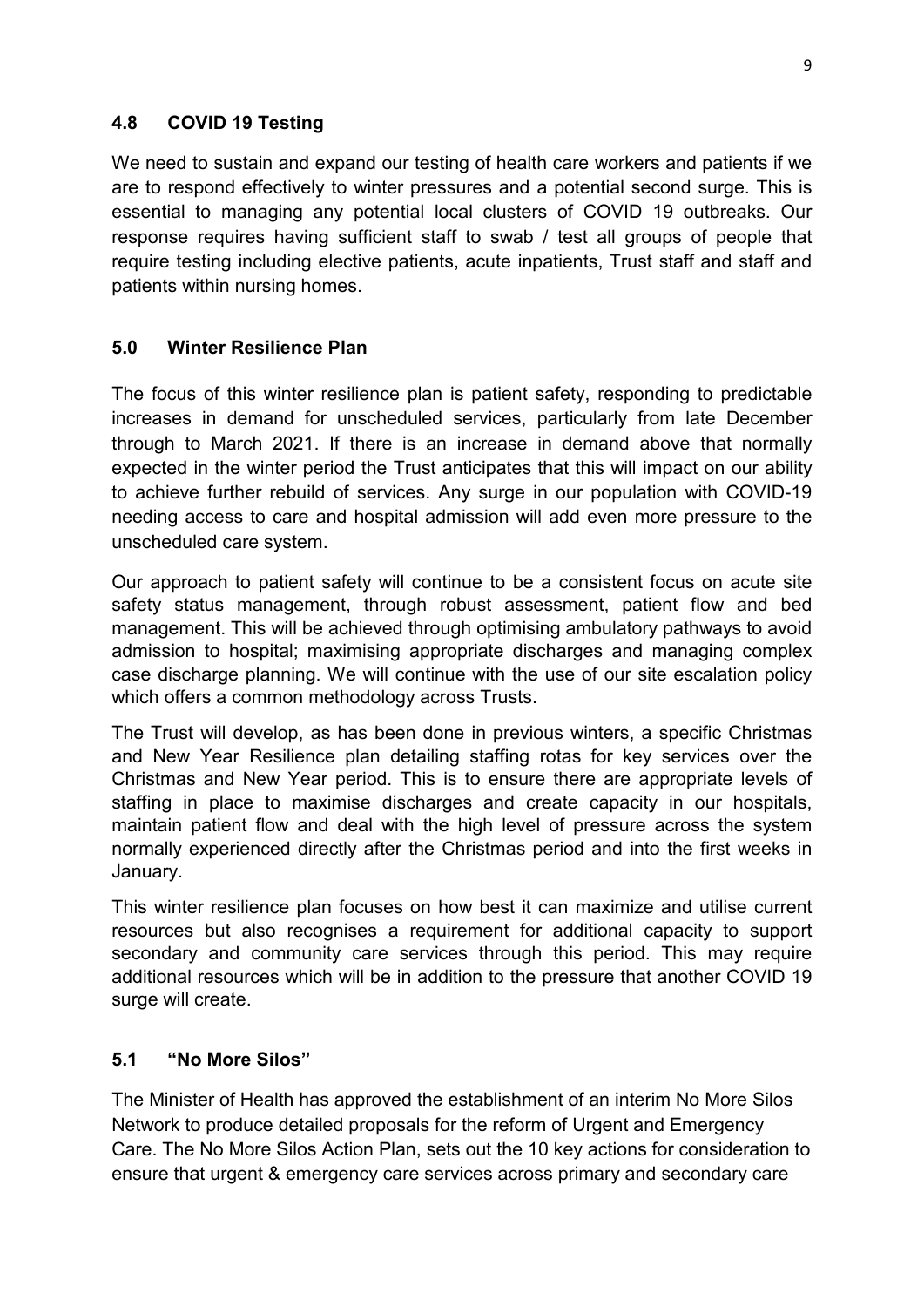can be maintained and improved in an environment that is safe for patients and for staff. This is both in terms of the pressures we anticipate facing this winter and the systemic issues faced by emergency care generally.

The recently established interim No More Silos Network provides the strategic direction and support required to develop the key principles and plans to deliver the 10 key actions. To support the strategic network, local implementation groups have been set up. The NHSCT Local Implementation Group comprises leaders from across primary and secondary care and includes GPs, Trust and Northern Ireland Ambulance Service.

| <b>Introduce Urgent Care Centres</b>                                             |  |
|----------------------------------------------------------------------------------|--|
| Keep Emergency Departments for Emergencies                                       |  |
| Rapid Access Assessment and Treatment Services                                   |  |
| 24/7 Telephone Clinical Assessment Service                                       |  |
| <b>Scheduling Unscheduled Care</b>                                               |  |
| <b>Regional Anticipatory Care Model</b>                                          |  |
| <b>Acute Care at Home</b>                                                        |  |
| Ambulance Arrival and Handover Zones                                             |  |
| <b>Enhanced Framework for Clinical and Medical Input to Care</b><br><b>Homes</b> |  |
| <b>Regional Urgent and Emergency Care Network</b>                                |  |

The key elements of the service model to respond to the requirements of 'No More Silos' in the Northern Area are:

- The redesign of Urgent Care Services including a 24/7 telephone / triage service which will have direct access to direct and book appropriate patients into alternate pathways including secondary care services and into our minor injury streams; and
- Support to Care Homes including the creation of Link Worker roles into all our care homes, developing anticipatory care plans for all residents in independent sector homes in our area and the provision on an enhanced care service in-reaching to care homes for a time limited period where residents' health status deteriorates.

Northern Trust and General Practice are tasked with developing a costed draft Implementation Plan to present to the Regional NMS Network for consideration and on ward approval (by beginning October 2020). It is anticipated that implementation will commence in mid /late November, pending approvals.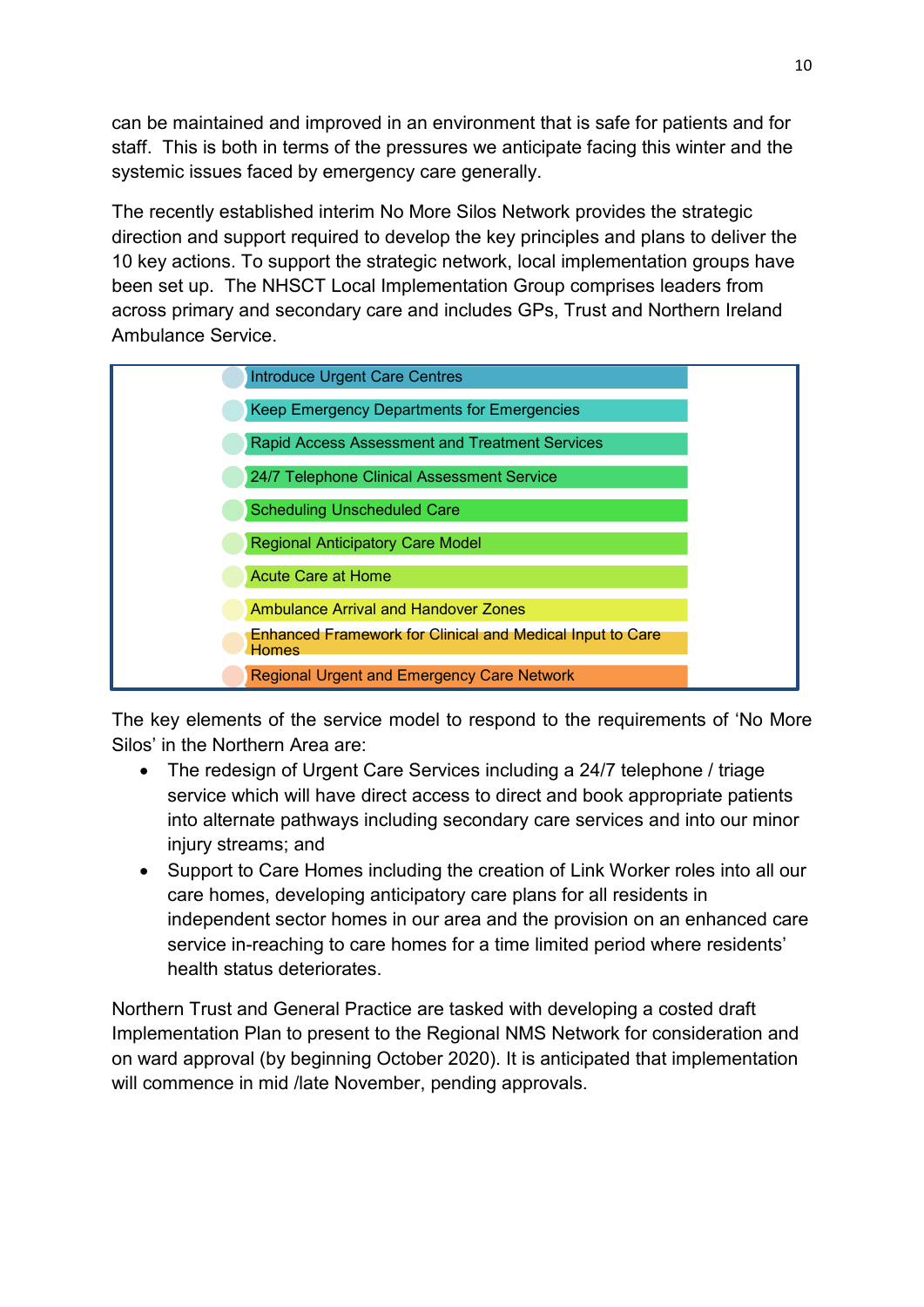# **5.2 The Winter Resilience Action Plan**

This plan groups the action areas into 4 themes to support the Trust to deliver increased resilience through this challenging winter period:

- 1. **Patient Experience**  ensure a positive patient experience however busy we are.
- 2. **Protect our staff** look after our staff to allow them to look after our patients.
- 3. **Maximising capacity and improving patient flow** increase capacity in our hospitals and across community services.
- 4. **Deliver on Reform** deliver on key reform projects that will improve services this winter.
- **5.3** A summary of these key aspects is provided in the diagram below.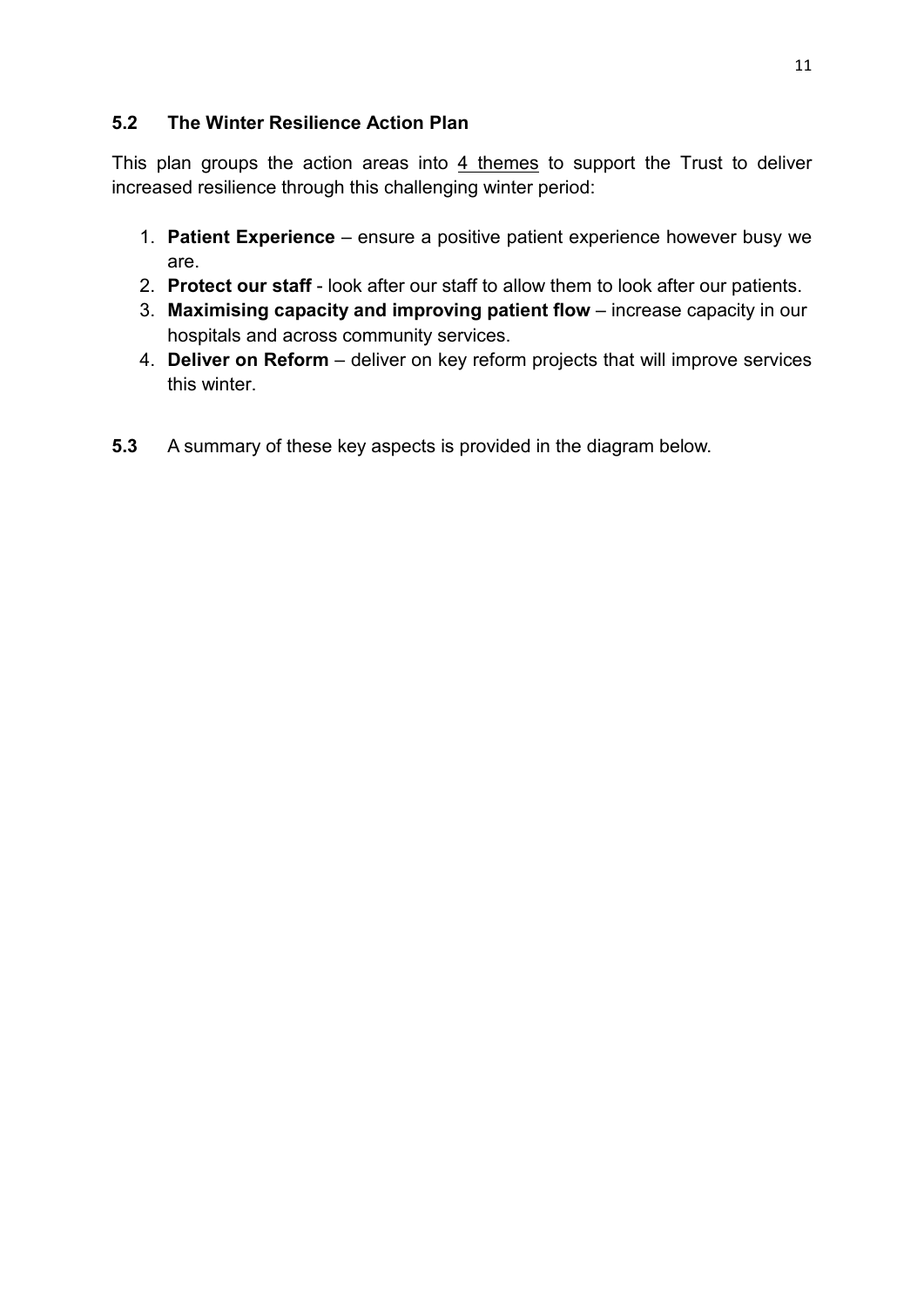# **NHSCT Winter Resilience Plan 2020/2021**

*Objective: To prepare to safely manage increased demand across acute and community settings over the winter period*

**Patient Experience:** to ensure a positive patient experience however busy we are

**1**

- Seek views from service users through 10,000 Voices and Care Opinion, using the learning to improve patient experience
- Encourage only necessary visitors on healthcare sites while ensuring the most vulnerable patients are protected
- Assist patients to access IT to communicate with families
- Ensure clear, accurate information is shared with patients and carers via Trust social media

**Protect Staff:** to look after our staff to allow them to look after our patients

**2**

- Promote uptake of the flu vaccine
- Encourage staff to participate in wellness workshops and access support programmes and advice
- Ensure annual leave is planned over the winter so all staff can have a break while providing adequate cover to frontline services
- Ensure staff are fit tested and appropriate PPE is provided
- Implement safer workplace policies throughout the organisation including social distancing and use of face coverings
- Provide access to COVID-19 testing for staff
- Give proper recognition and thanks to staff

**Maximise Capacity and Improve Flow**: to increase capacity in our hospitals and across community services

**3**

- Increase multi-disciplinary staffing on our acute hospital sites to improve assessment times and reduce discharge delays
- Provide additional paediatric medical cover for ED
- Extend the pharmacy cover provided to critical areas, increasing weekend cover and use of ready-made antibiotics
- Increase staffing across a range of community-based services
- Increase bed capacity in our community hospitals and purchase a range of additional beds in the Independent Sector
- Increase domiciliary care provision through additional rapid response capacity and 1:1 support where required

**Deliver on Reform:** to deliver on key reform projects that will impact on how we cope this winter

**4**

- Continue to develop same day emergency care pathways through our Direct Assessment Units, Programmed Treatment Unit and frailty models
- Develop and embed ambulatory pathways in surgery, cardiology, gynae and paediatrics
- Develop front-door urgent care reform including telephone triage prior to ED attendance
- Implement protected imaging slots for emergency surgical patients alongside direct access for primary care and a drive-through clinical physiology service
- Provide additional support to care homes, monitoring operational status and increasing multidisciplinary support where required
- Provide a 'winter wellness' and anticipatory care service to care home residents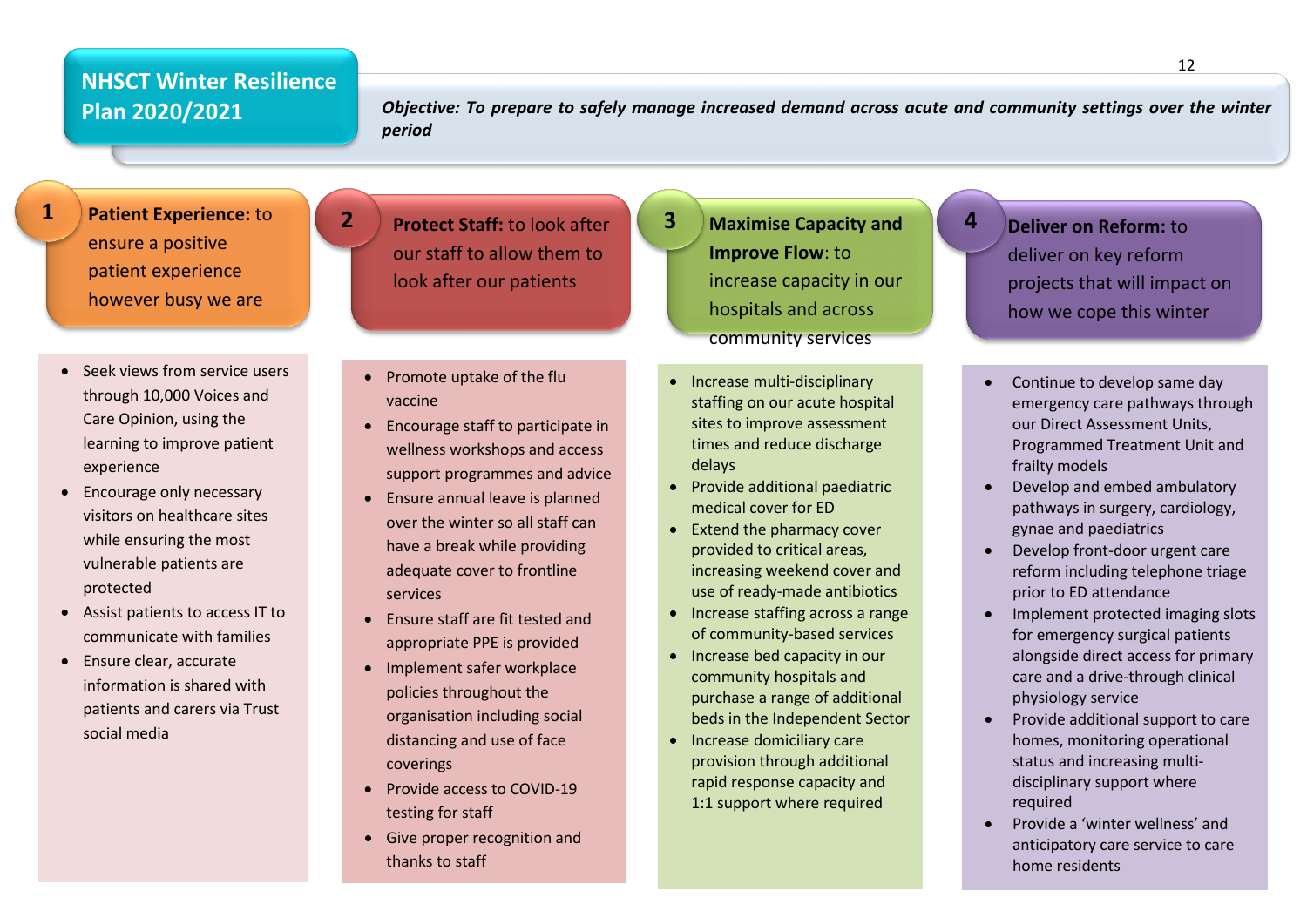# **5.4 Theme 1 – Patient Experience**

### **Our Aim: ensure a positive patient experience however busy we are.**

## **How we plan to achieve this:**

- We will seek views from service users during and after their experience of using our services. We will do this through patient satisfaction surveys (both pre and post winter).
- We will use 10,000 Voices and 'Care Opinion' response to collect this information and we will use the learning to improve the patient experience.
- We will encourage only necessary visitors on health care sites whilst ensuring the most vulnerable patients are protected.
- We will assist patients to access IT to communicate with families whilst using our services.
- We will ensure clear, accurate information on services and restrictions is shared with patients and carers via tailored media sources. This includes clear Infection, Prevention and Control information for patients, clients and carers.

# **5.5 Theme 2 – Protect Staff**

# **Our Aim: look after our staff to allow them to look after our patients.**

#### **How we plan to achieve this:**

- We will promote staff uptake of the flu vaccine and promote the use of peer vaccinators and increase the spread and number of locations of flu clinics. We will support Care Homes in flu vaccinations for staff where helpful.
- We will provide wellness workshops for staff and ensure staff take up available wellbeing support programmes and advice when they need it.
- We will ensure annual leave is planned over the winter period so staff can have the necessary breaks and that adequate cover is provided to front line services over busy periods.
- We will ensure staff are fit tested for the necessary Personal Protective Equipment (PPE) and it is provided in line with Infection Prevention and Control (IPC) regional guidance and ensure all PPE guidance on its use is clear and unambiguous.
- We will ensure that staff receive appropriate training so they are equipped with necessary skills to manage over the winter period and prepare for any subsequent COVID surge.
- We will ensure the necessary social distancing measures are in place for staff.
- We ensure that the COVID testing arrangements are in place and quickly and easily accessible for staff (including those in care homes in the event of an outbreak).
- We will provide proper recognition and thanks to staff across both acute and community services.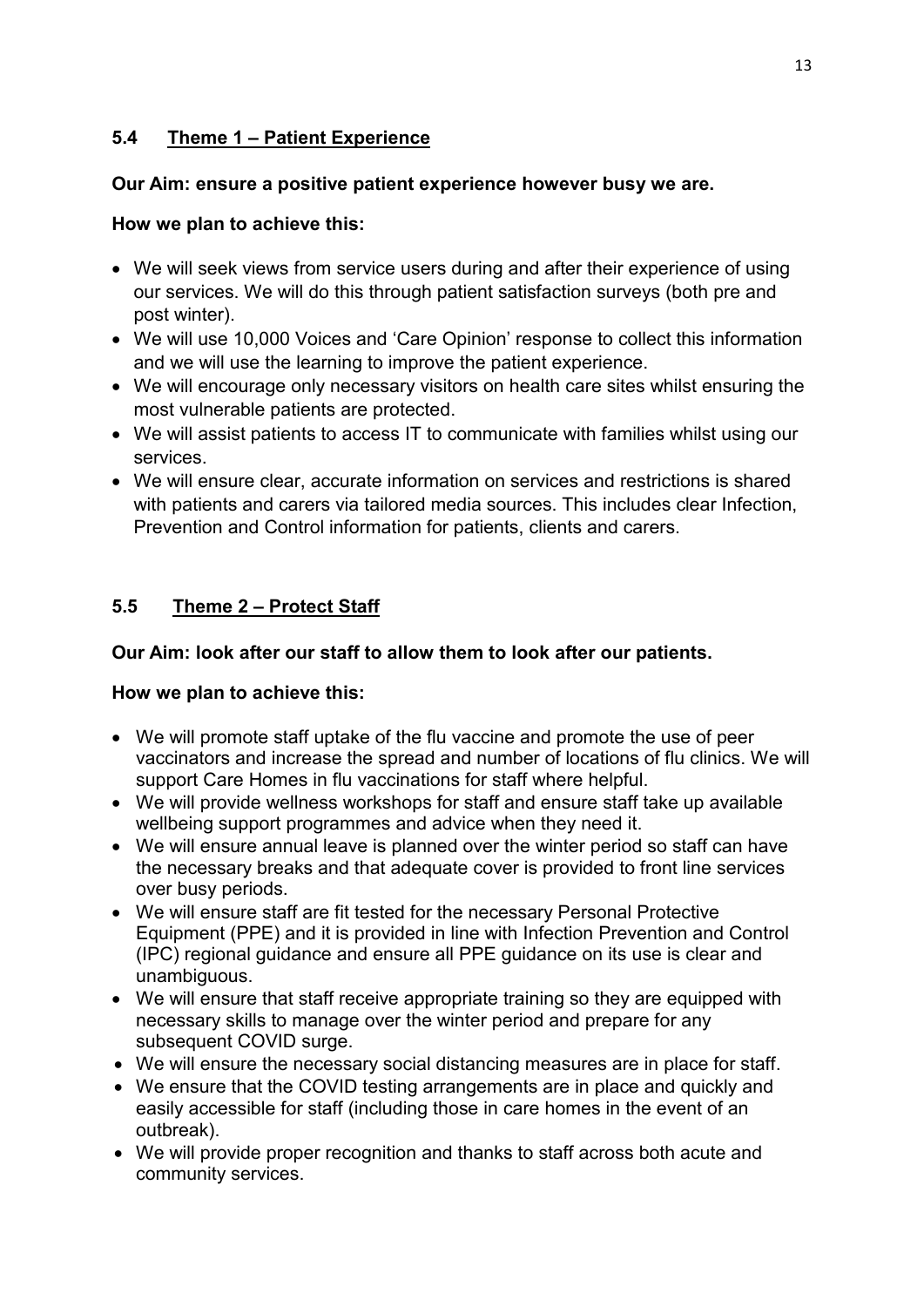# **5.6 Theme 3 - Maximising capacity and improving patient flow**

## **Our Aim: increase capacity in our hospitals and across community services.**

## **How we plan to achieve this:**

- We will increase our Multidisciplinary staffing on our acute hospital sites to support discharge from hospital 7 days per week;
- We will maintain the site coordination model and use real time data to ensure a focus on hospital flow and use the hospital early warning scores and regional escalation if required:
- We will maintain high and low risk pathways in our acute hospitals and implement a 'no corridor' policy for ED;
- We will provide additional paediatric medical cover for ED ensuring rapid turnover.
- We will extend the Pharmacy cover to critical areas and increase the weekend rota at Causeway Hospital;
- We will maximise the use of Outpatient Parental Antibiotic Therapy (OPAT) service supporting discharge through provision of home IV and we will purchase ready to use antibiotics;
- We will increase staffing across a range of community based services to improve patient flow and increase the capacity of the service;
- We will increase our bed capacity in our community hospitals (across the Mid Ulster, Inver, Robinson and Dalriada hospitals) and purchase additional private dementia, delirium and nursing home beds from the private sector;
- Enhance domiciliary care capacity, working to the regional plan for domiciliary care and focus resources to those most in need in the community. This includes concluding the review of those in receipt of domiciliary care packages who halted their package during COVID-19 surge 1;
- We will continue to use virtual clinics / consultations where clinically appropriate and enhance ICT infrastructure to support workforce mobilisation.

# **5.7 Theme 4 - Deliver on Reform**

# **Our Aim: deliver on key reform projects that will improve services this winter.**

# **How we plan to achieve this:**

- We will implement same day emergency care through the DAU / Programmed Treatment Unit in AAH;
- We will further develop the Frailty model on AAH and Causeway sites to reduce the length of stay;
- We will continue to embed the new GP led medical model into WAH Ward 2 to ensure discharges are maximised;
- We will optimise ambulatory pathways across our acute hospitals which includes the design, test and implementation of a Cardiology ambulatory pathway in AAH ED;
- We will develop and implement effective surgical ambulatory pathways to avoid ED / hospitalisation of patients. This includes facilitating direct GP access and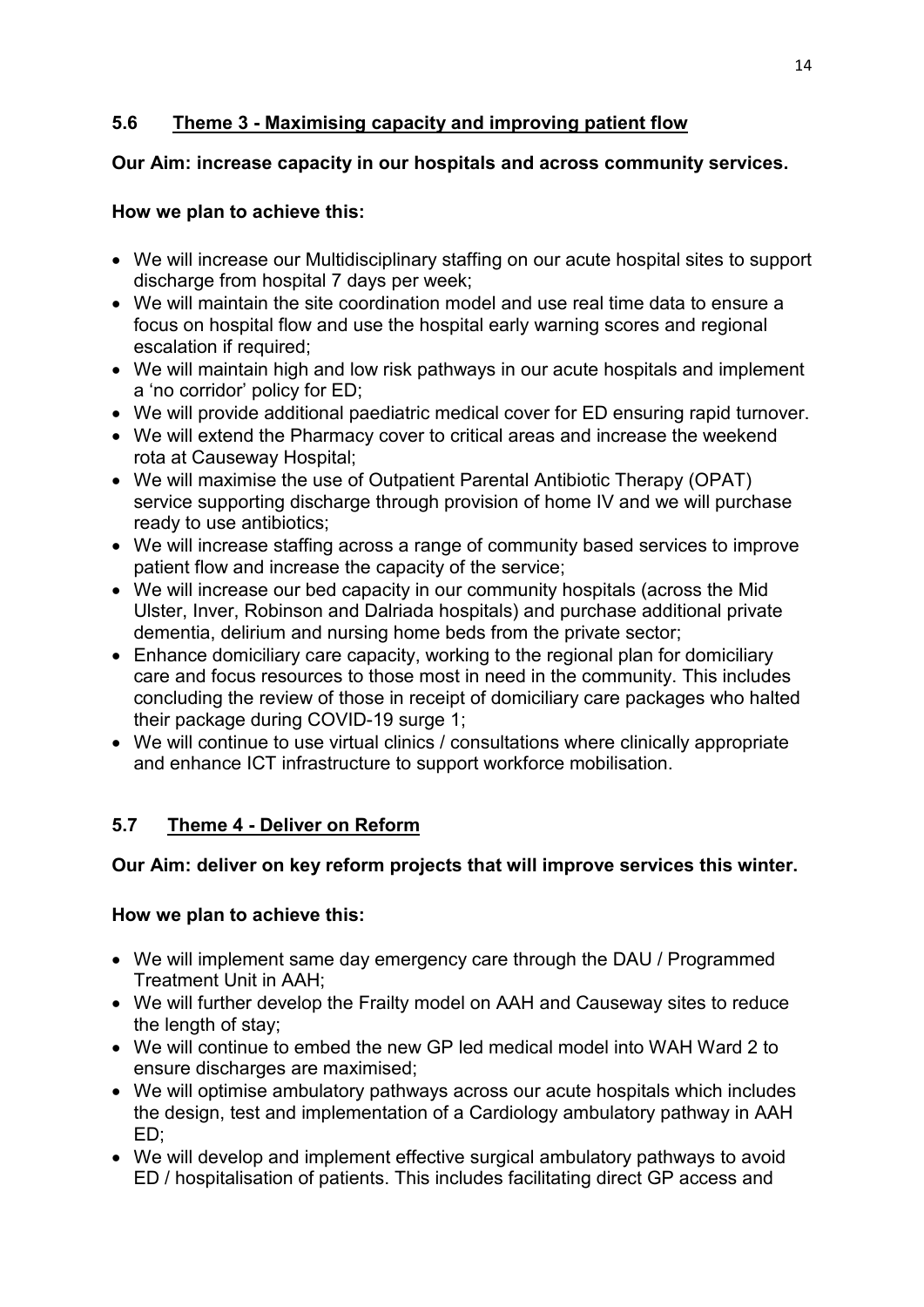providing ambulatory / hot clinics for emergency surgery with direct access to diagnostics, maximising elective day case surgery away from emergencies and increasing ambulatory clinic slots and Emergency Surgical Unit (EmSU) lists at AAH;

- We will test and then implement Active Clinical Referral Triage for General Surgery resulting in less demand for face to face new O/ P appointments.
- We will develop and implement effective gynaecology ambulatory pathways and implement Nurse led hysteroscopy and Outpatient with procedures at Antrim Hospital Gynae treatment suite;
- We will continue to use the Maternity Hub model where women receive antenatal and some postnatal care from the Hub rather than the GP surgery and develop the use of virtual maternity bookings via telephone/ zoom and provide breastfeeding support at home;
- We will continue to work on urgent care, focused on reducing ED attendances including front door triage and telephone triage prior to ED attendance in line with 'No More Silos';
- We will introduce enhanced practice radiology through the implementation of Radiographer Authorisation (vetting) of referrals for MRI [followed by CT and US] to release consultant time and decrease waiting times.
- We will implement radiology protected EmSU slots and direct access for primary care and provide Clinical Physiology drive through service for ambulatory monitoring;
- We will continue to work with Care Homes to optimise acute hospital discharges and need for support in acute hospitals for discharge planning;
- We will expand the Anticipatory Care services across Care Homes to reduce demand on ED, GPs and GPOOHs;
- We will provide additional support Care Homes to avoid attendance at EDs through monitoring the operational status of all 126 Independent sector care homes; increasing the frequency of the MDT meetings dependent on risks;
- We will maintain the 'step in' workforce arrangements to support Care Home staffing; and
- We will provide a 'Winter Wellness' health check and Anticipatory Care Plan with GPs to very frail residents.

# **6.0 Wider health and social care impact of anticipated COVID19 surge**

The first section of this document explained what the Trust plans to do to respond to normal seasonal pressures at a level experienced over the last few winters. Whilst the Trust will make every effort to keep rebuilding services, it is acknowledged that any future waves of COVID-19 pandemic coupled with winter pressures, would have a significant impact on the ability to deliver this. The Trust will continue to apply the regionally agreed rebuild planning principles to decision making, to:

- Ensure equity of access for the treatment of patients across Northern Ireland;
- Minimise the transmission of COVID-19; and
- Protect the most urgent services.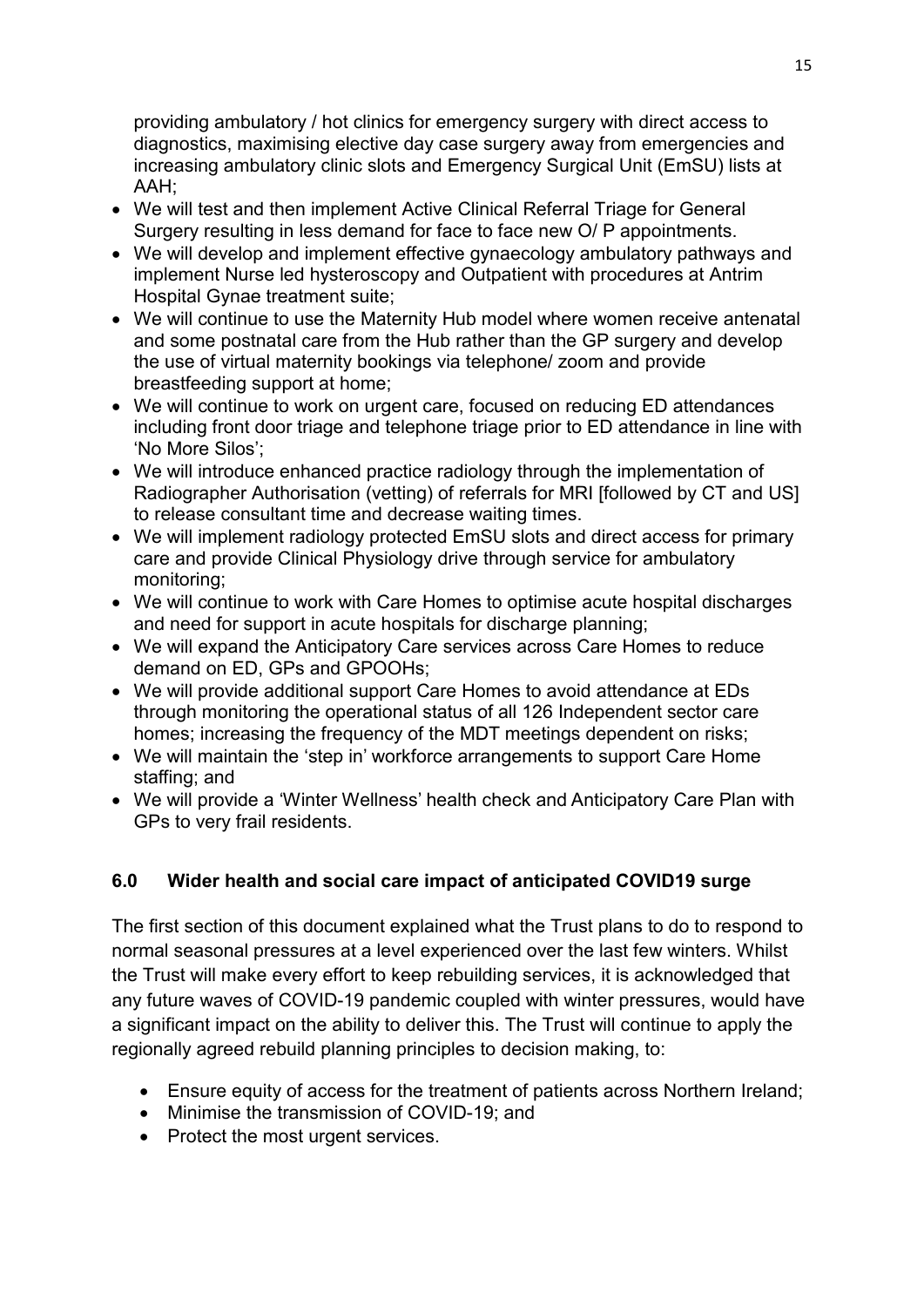# **6.1 Surge impact by service**

This section explains the likely measures the Trust would be required to consider to ensure some level of continuity of service during any further COVID-19 surge. Many Trust services continued to be sustained during the first COVID-19 surge. This plan is for those services that experienced a significant impact as a result of the pandemic and explains the actions being proposed to manage any further COVID-19 surge. In developing this high level plan the Trust has participated in and taken account of regional plans such as those for Care Homes, Acute, Children and Critical Care Network Northern Ireland (CCaNNI).

Every effort will be made to continue to rebuild and maintain services but it is essential contingency plans are developed to explain what may occur. There are ongoing restrictions in place to manage the current COVID-19 risk that limits the way we use our buildings, such as separating pathways for COVID-19 patients and non-COVID-19 patients and the way we maintain social distancing in departments. A further surge in COVID-19 may mean we need to provide more capacity to meet this demand that would arise from more cases, in addition to seasonal winter pressures.

The table below details by services, the measures that would need to be taken to respond to the next wave of COVID 19 cases.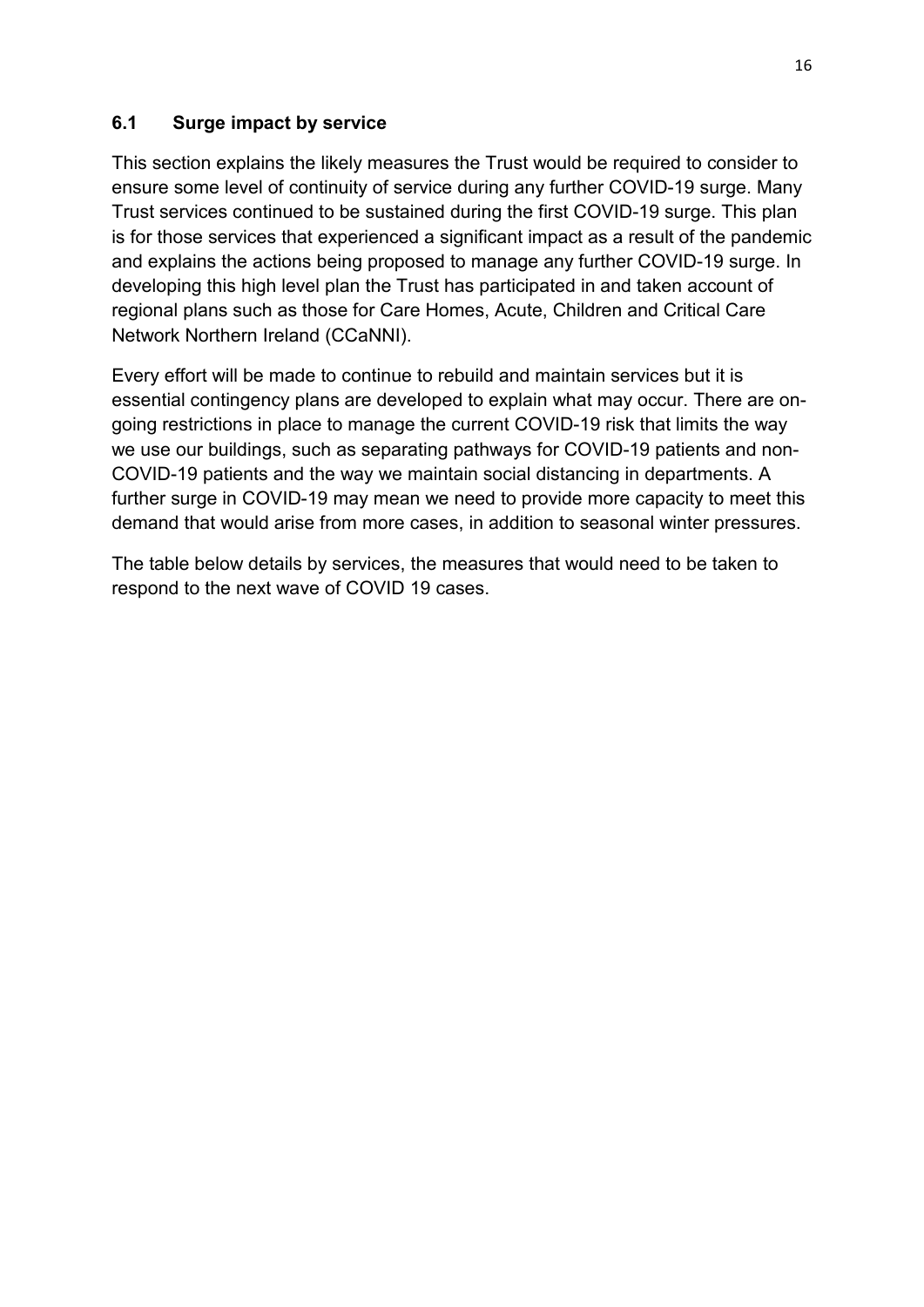| <b>Our Services</b>                                               | <b>RESPONSE TO SUBSEQUENT WAVES OF COVID-19 PANDEMIC</b>                                                                                                                                                                                                                                                                                                                                                                                                                                                                                                                                                                                                                            |
|-------------------------------------------------------------------|-------------------------------------------------------------------------------------------------------------------------------------------------------------------------------------------------------------------------------------------------------------------------------------------------------------------------------------------------------------------------------------------------------------------------------------------------------------------------------------------------------------------------------------------------------------------------------------------------------------------------------------------------------------------------------------|
| <b>Hospital Services:</b>                                         |                                                                                                                                                                                                                                                                                                                                                                                                                                                                                                                                                                                                                                                                                     |
| <b>Urgent and Emergency</b><br>Care                               | ❖ AAH and Causeway Hospital will continue to treat both COVID 19 and non-<br>COVID 19 patients.<br>❖ Maintain high and low risk pathways and implement 'no corridor' policy<br>within both AAH and Causeway Hospital ED departments<br>* Review staffing model across urgent and unscheduled care to ensure<br>maximum impact and allow staff rest periods.<br>❖ Work in partnership with specialities to maximise current pathways to other<br>disciplines from Triage (Paeds Ambulatory, Gynae, EmSU and DAU).<br>❖ Focus on No More Silos pathways working in partnership with Primary care<br>to consider direct referral to secondary care and streaming of ED<br>attendances. |
| <b>Critical Care</b>                                              | ❖ Plans in place for medium, high and extreme surge with up to 10 ICU beds<br>in AAH and 4 in Causeway available in line with CCaNNI recommendations.<br>This is reliant on redeployment of nurses from theatre, endoscopy and other<br>areas which will impact on the level of elective capacity we can deliver in<br>the next surge.                                                                                                                                                                                                                                                                                                                                              |
| <b>Diagnostics</b><br>(X-Ray, MRI, CT, cardiac<br>investigations) | * Routine imaging may be scaled back to allow resources to be directed at<br>acute, urgent and cancer care, if deemed necessary.<br>❖ Rotas to be adjusted to provide consistent staffing 24/7.<br>❖ Provision of Breast Screening services will be reviewed in collaboration with<br>PHA.<br>❖ Redeployment of staff to support acute, urgent and cancer services if<br>required.                                                                                                                                                                                                                                                                                                  |
| <b>Cancer Treatment Services</b>                                  | * Maintain Systematic Anti-Cancer Therapy (SCAT) throughout surge as far<br>as possible.                                                                                                                                                                                                                                                                                                                                                                                                                                                                                                                                                                                            |
| Day Surgery & Endoscopy<br><b>Services</b>                        | ❖ Step down routine day surgery as in the first surge.<br>❖ Step down outpatient endoscopy in line with professional guidelines as in<br>the first surge.                                                                                                                                                                                                                                                                                                                                                                                                                                                                                                                           |
| <b>Outpatient Services</b>                                        | ❖ Continue to provide through a mix of virtual and face to face assessments.<br>Reduction in outpatient activity to support COVID related areas.                                                                                                                                                                                                                                                                                                                                                                                                                                                                                                                                    |
| Integrated Maternity and<br>Women's Health                        | ❖ Births continue at both acute hospital sites<br>❖ Selective postnatal visiting in the community with virtual Breastfeeding<br>support<br>❖ Cross site utilisation of Inpatient / day case gynae theatre lists for Red Flag<br>and urgent cases.<br>❖ All routine gynae outpatient appointments will be stood down during surge<br>❖ Retain weekly red flag clinics (triage or face to face).                                                                                                                                                                                                                                                                                      |
| <b>Paediatrics and Neonatal</b><br>services                       | ❖ Continue to work closely with the regional neonatal network in respect of<br>capacity of cots in AAH.<br>❖ Stand down all routine face to face Paediatric outpatient appointments and<br>continue with the use of virtual technology for urgent consultations<br>* Revise current paediatric ambulatory pathway to reflect relocation of service<br>within AAH<br>❖ Retain 2 acute site paediatric inpatient provision                                                                                                                                                                                                                                                            |
| Inpatient Elective and<br><b>Emergency Surgery for</b>            | ❖ Emergency surgery pathways will continue throughout at AAH and<br>Causeway Hospitals.                                                                                                                                                                                                                                                                                                                                                                                                                                                                                                                                                                                             |
| <b>Adults and Paediatrics</b>                                     | ❖ For elective surgery segregated areas in both Antrim and Causeway to<br>allow cancer and urgent elective to be admitted for operations / procedures.                                                                                                                                                                                                                                                                                                                                                                                                                                                                                                                              |
| <b>Medical inpatients</b>                                         | ❖ The Direct Assessment Unit will support ED and redirect appropriate<br>Primary Care referrals and continue to support ED when in escalation.<br>❖ Continue with medical model and live take with front door senior decision<br>making.                                                                                                                                                                                                                                                                                                                                                                                                                                            |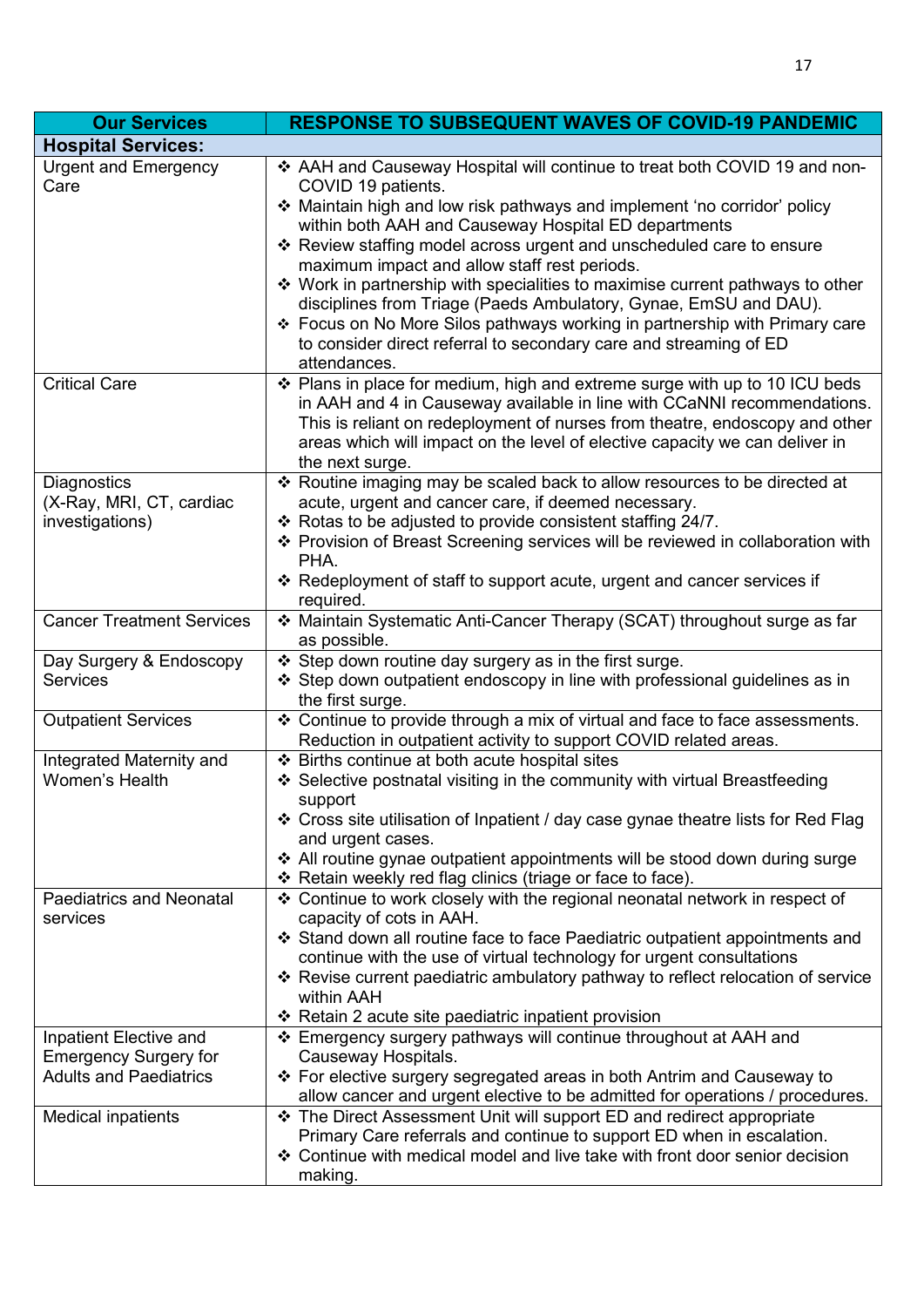| <b>Our Services</b>                                          | <b>RESPONSE TO SUBSEQUENT WAVES OF COVID-19 PANDEMIC</b>                                                                                                                                                                                                                                                                                                                                                                                                                                                            |
|--------------------------------------------------------------|---------------------------------------------------------------------------------------------------------------------------------------------------------------------------------------------------------------------------------------------------------------------------------------------------------------------------------------------------------------------------------------------------------------------------------------------------------------------------------------------------------------------|
|                                                              | ❖ Re-establish COVID medical wards across both acute sites.<br>❖ Manage additional respiratory patients and provide support to ICU<br>❖ Review of clinic provision and continue virtual clinics in line with regional<br>direction.                                                                                                                                                                                                                                                                                 |
|                                                              | * Develop Support networks for rheumatology and diabetic patients.                                                                                                                                                                                                                                                                                                                                                                                                                                                  |
|                                                              | ❖ Review medical and nursing rotas as demand increases.<br>* Implement any regional direction on the mobilisation of junior doctors and                                                                                                                                                                                                                                                                                                                                                                             |
|                                                              | students.                                                                                                                                                                                                                                                                                                                                                                                                                                                                                                           |
|                                                              | * Reestablishment of site communication strategy.                                                                                                                                                                                                                                                                                                                                                                                                                                                                   |
| Renal                                                        | Dialysis schedules reviewed and modified to minimise risk.<br>❖ Restricted movement of patients on dialysis and outpatients reviewed<br>virtually and face to face based on clinical need.                                                                                                                                                                                                                                                                                                                          |
| Pharmacy                                                     | ❖ Increase the input to procurement to ensure continuation of supply of critical<br>medicines and medical and surgical consumables and review and model<br>Trust PPE requirements and distribution and establish regular "top-ups" of<br>PPE to clinical areas<br>❖ Implement a rota to cover Pharmacy Causeway Sunday opening and                                                                                                                                                                                  |
|                                                              | ensure senior staff on sites at weekends to support weekend rota.<br>❖ Provide enhanced support to ICU, respiratory wards, cancer services, care<br>homes, palliative care and domiciliary care services.                                                                                                                                                                                                                                                                                                           |
| Laboratory                                                   | ❖ We will continue with COVID 19 testing and the downturn of elective activity<br>will allow labs to focus on COVID19 tests.                                                                                                                                                                                                                                                                                                                                                                                        |
| <b>Screening Programmes</b>                                  | * All screening programmes which were paused are now in recovery (eg.<br>Cervical and bowel screening have restarted), prioritising higher risk<br>patients first depending on available capacity. Each programme is now<br>developing an approach regionally that would try to avoid a complete pause<br>where possible in the event of a subsequent surge                                                                                                                                                         |
| <b>Mental Health and Leaning Disability:</b>                 |                                                                                                                                                                                                                                                                                                                                                                                                                                                                                                                     |
| <b>Community Addictions</b>                                  | ❖ Service will continue. Consideration may need to be given to alternative<br>accommodation for clinic space in the event that current space becomes<br>unavailable.<br>Alternative approach to initiation and administration of Opiate Substitution<br>Therapy may need to be considered.                                                                                                                                                                                                                          |
| Mental Health Service for<br><b>Older People</b>             | ❖ Blended approach of face to face/virtual will continue for all services on a<br>risk assessed basis.                                                                                                                                                                                                                                                                                                                                                                                                              |
|                                                              | ❖ Support to care homes will require staffing resource that will be identified<br>through HR bank lists in the first instance. Where this needs augmented,<br>this will be recruited through approaching staff in all MHOP services as<br>opposed to stand down of full services.<br>❖ Particular consideration will be given to continuation of domiciliary care<br>packages to ensure least impact on provision of this service.<br>❖ Likely that current waiting lists for dementia assessments will increase as |
|                                                              | resource will need to be directed to support work in care homes.                                                                                                                                                                                                                                                                                                                                                                                                                                                    |
| Learning Disability Day<br>Care and short breaks/<br>respite | ❖ Day care provision will continue to be offered at a reduced level. Day<br>Opportunities may be impacted if independent providers are unable to<br>accommodate our clients.<br>❖ Assessments will continue to be carried out to increase Direct Payments.<br>❖ Online activities will continue to be offered to those who are not able to avail<br>of the same level of day care previously provided pre-COVID 19.<br>❖ Short breaks/respite will continue at a reduced level.                                     |
| <b>Community Mental Health</b>                               | ❖ CMHT will continue to offer a blended service with both face to face                                                                                                                                                                                                                                                                                                                                                                                                                                              |
| Teams                                                        | provision and virtual contact to service users.                                                                                                                                                                                                                                                                                                                                                                                                                                                                     |
|                                                              | ❖ CMHTs will group as localities to ensure staffing resource allocated to                                                                                                                                                                                                                                                                                                                                                                                                                                           |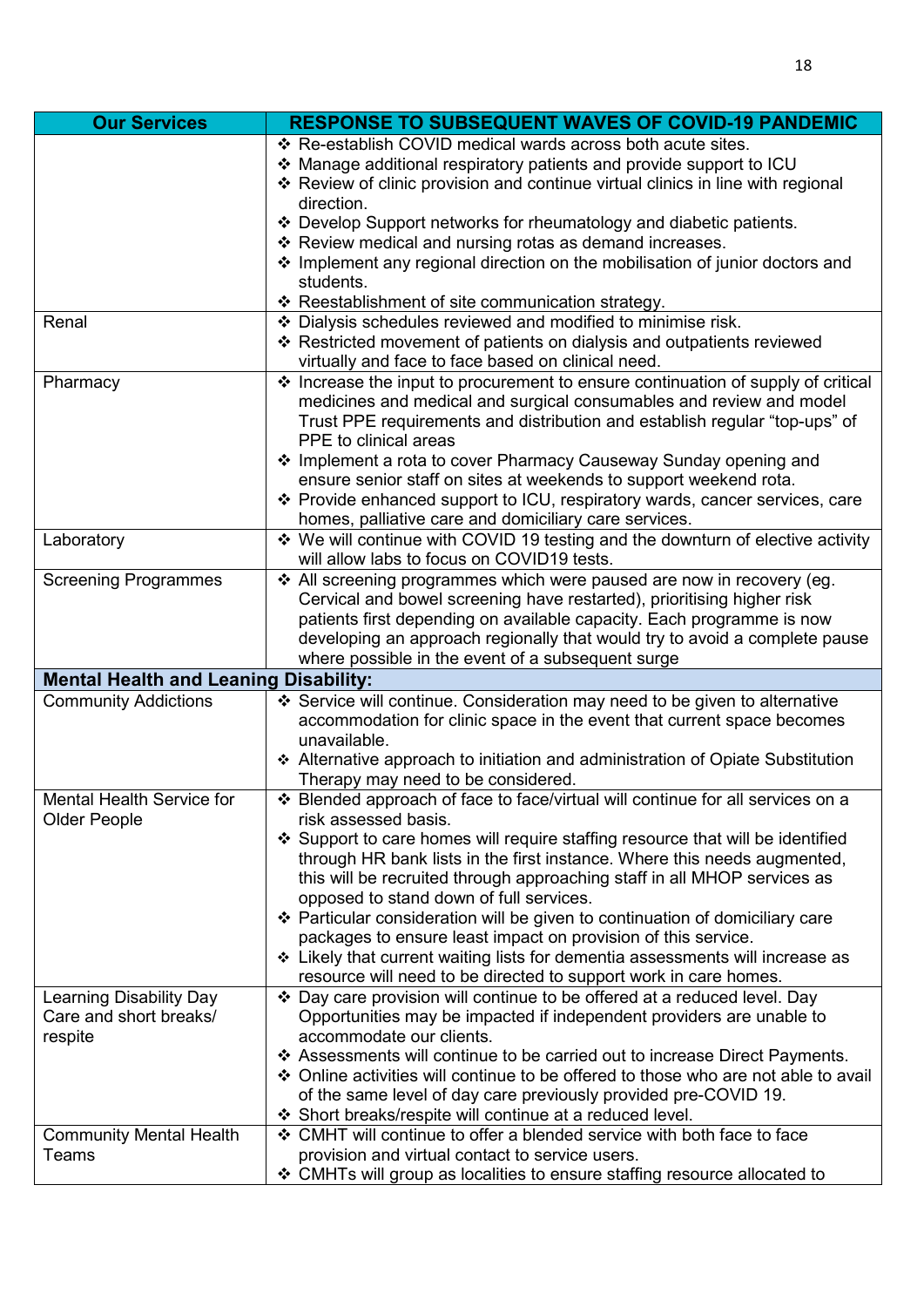| <b>Our Services</b>                                                                | <b>RESPONSE TO SUBSEQUENT WAVES OF COVID-19 PANDEMIC</b>                                                                                                       |
|------------------------------------------------------------------------------------|----------------------------------------------------------------------------------------------------------------------------------------------------------------|
|                                                                                    | priority areas.                                                                                                                                                |
| <b>Specialist Services (eating</b><br>disorders, personality<br>disorder services) | ❖ Service will continue in a blended approach using face to face and virtual<br>approaches as determined by ongoing risk assessment                            |
| Inpatients - acute                                                                 | ❖ Utilise isolation bays on each ward to reduce risk of transmission within<br>ward and to other wards.                                                        |
|                                                                                    | ❖ Cease visiting arrangements in line with Regional / Corporate response.                                                                                      |
|                                                                                    | ❖ Consider continuation of patient leave arrangements.<br>❖ Consider cessation of sectorisation to reduce risk of transmission to other<br>wards.              |
|                                                                                    | ❖ Review regional bed management protocol                                                                                                                      |
| Mental Health Service /<br>Crisis response Home                                    | ❖ Will continue to provide a service as normal.<br>❖ Will rely on staffing buddy system with inpatients/CMHTs to ensure                                        |
| <b>Treatment Team</b>                                                              | adequate, adequate staffing                                                                                                                                    |
| <b>Condition Management</b>                                                        | ❖ Continue this service but this will be dependent on Dept. of Education and<br>Learning approach.                                                             |
| Programme                                                                          | Staff from this service will support other priority service areas where<br>necessary.                                                                          |
| Psychology                                                                         | * Blended approach of face to face/virtual contact will continue for all services<br>on a risk assessed basis.                                                 |
| <b>Primary Care Services:</b>                                                      |                                                                                                                                                                |
| GP Out of Hours / Primary<br>Care COVID-19                                         | ❖ This is a HSCB commissioned service and the Trust will provide up to 3<br>Primary Care COVID assessment centres and continue to support GP                   |
| <b>Assessment Centres</b>                                                          | OOHs (DUC) in the running of this service.                                                                                                                     |
| <b>AHP Services:</b>                                                               |                                                                                                                                                                |
| <b>Allied Health Professionals</b>                                                 | ❖ Stand down face to face appointments and increase virtual clinic sessions<br>across all programmes.                                                          |
|                                                                                    | * Review service users to prioritise face to face contacts for those with the                                                                                  |
|                                                                                    | most critical needs in line with regional guidance and risk assessments.                                                                                       |
|                                                                                    | * Retain Speech & Language Therapy Dysphagia Service in acute and                                                                                              |
|                                                                                    | community settings for adults and children - triage, assess and treat.                                                                                         |
| <b>Community Services:</b><br>Community Hospitals / beds                           | ❖ COVID community hospital remains as Robinson Hospital.                                                                                                       |
|                                                                                    | ❖ Statutory Residential Recovery bed capacity will be re-designated to<br>rehabilitation.                                                                      |
|                                                                                    | ❖ A range of additional beds will be purchased in the independent sector such                                                                                  |
|                                                                                    | as general nursing, dementia and delirium beds.<br>❖ A further community bed facility will be re-designated as COVID-19.                                       |
|                                                                                    | Additional beds in such a facility will require additional staffing from                                                                                       |
|                                                                                    | redeployment and cessation of non-critical services                                                                                                            |
|                                                                                    | ❖ Adjust hospital profile if necessary to support acute step downs                                                                                             |
|                                                                                    | ❖ Cease short breaks                                                                                                                                           |
|                                                                                    | ❖ Urgent discharges of medically fit patients<br>* Appoint additional recovery OT & Physio staff to cover these additional                                     |
|                                                                                    | beds and continue to accept referrals - only those service users considered<br>to have a critical need will receive assessment/ intervention.                  |
| Community rehabilitation                                                           | ❖ Continue to accept referrals, however only those service users considered                                                                                    |
|                                                                                    | critical need, will receive assessment / intervention.                                                                                                         |
| <b>District Nursing</b>                                                            | * Where possible (due to limit in availability of staff) continue to prioritise<br>urgent treatment / care needs; CRMS triage and defer non-urgent referrals / |
|                                                                                    | reprioritise where appropriate.                                                                                                                                |
| <b>Hospital Diversion Nursing</b>                                                  | * Increase staffing and continue to prioritise all essential treatments and                                                                                    |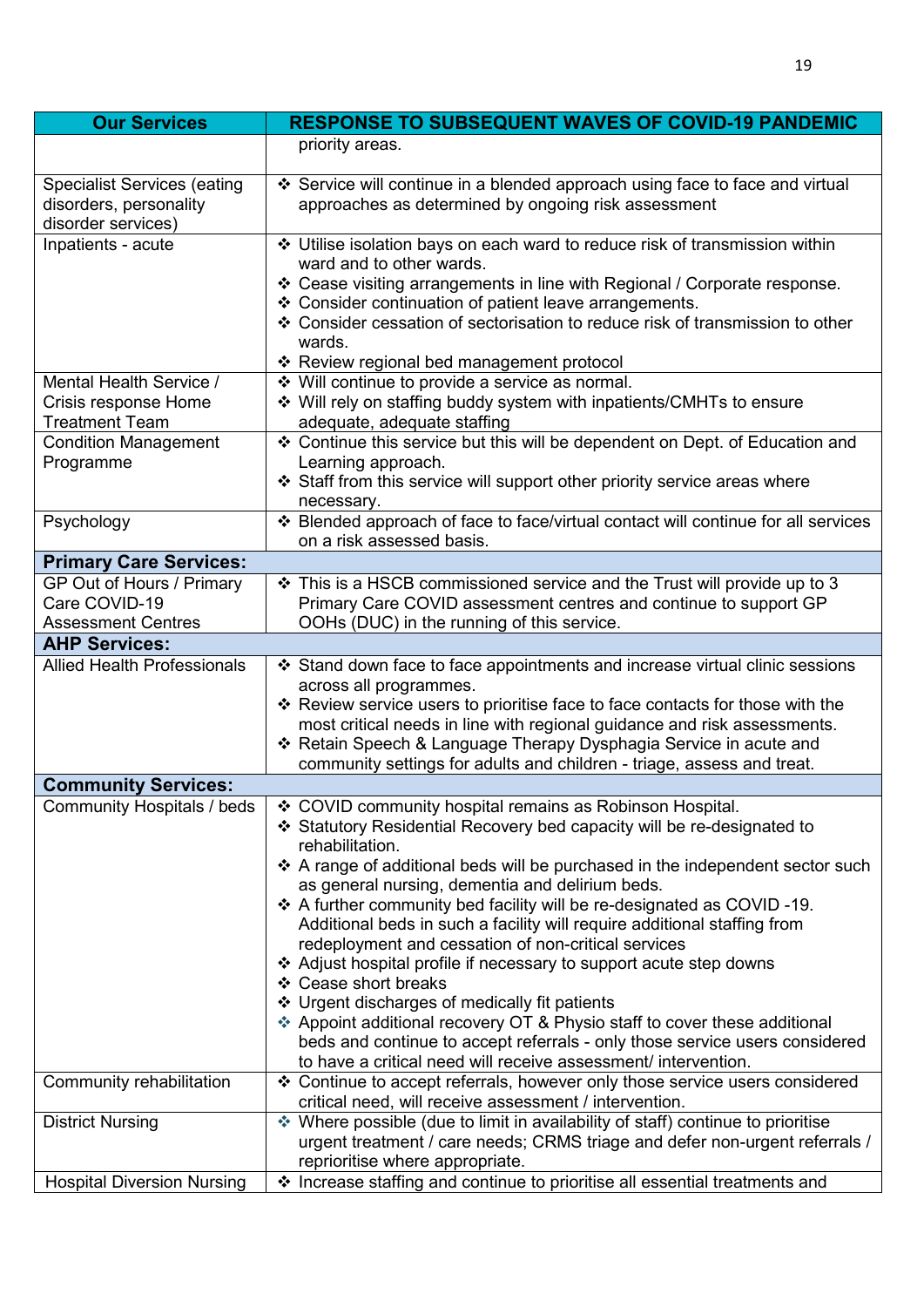| <b>Our Services</b>                   | <b>RESPONSE TO SUBSEQUENT WAVES OF COVID-19 PANDEMIC</b>                                                                                                                                                                                                                                                                                                                                                                                                                                                                                                                                                                                                                                                                                                                                                                                                                                                                                                                                                                                                                                                                                                                                                                                                                                       |
|---------------------------------------|------------------------------------------------------------------------------------------------------------------------------------------------------------------------------------------------------------------------------------------------------------------------------------------------------------------------------------------------------------------------------------------------------------------------------------------------------------------------------------------------------------------------------------------------------------------------------------------------------------------------------------------------------------------------------------------------------------------------------------------------------------------------------------------------------------------------------------------------------------------------------------------------------------------------------------------------------------------------------------------------------------------------------------------------------------------------------------------------------------------------------------------------------------------------------------------------------------------------------------------------------------------------------------------------|
| Care                                  | respond based on needs and it will cease non-essential treatments until<br>after surge.                                                                                                                                                                                                                                                                                                                                                                                                                                                                                                                                                                                                                                                                                                                                                                                                                                                                                                                                                                                                                                                                                                                                                                                                        |
| <b>Treatment Rooms</b>                | * Consolidate the provision of treatment rooms services to fewer locations                                                                                                                                                                                                                                                                                                                                                                                                                                                                                                                                                                                                                                                                                                                                                                                                                                                                                                                                                                                                                                                                                                                                                                                                                     |
| Social Work                           | ♦ Continue to prioritise urgent referrals based on need; stand down new<br>complex eNISAT assessments and reviews until after surge with initial<br>assessment being utilised in the interim period; review of non-complex<br>cases and deferred until after surge.                                                                                                                                                                                                                                                                                                                                                                                                                                                                                                                                                                                                                                                                                                                                                                                                                                                                                                                                                                                                                            |
| <b>Community Equipment</b><br>Service | ❖ Move to a 6 day service model (Monday -Saturday) through the<br>appointment of additional staff and continue to review priorities and identify<br>deliveries for urgent provision<br>❖ Cease Non-urgent/ Routine until after surge.                                                                                                                                                                                                                                                                                                                                                                                                                                                                                                                                                                                                                                                                                                                                                                                                                                                                                                                                                                                                                                                          |
| <b>Wheelchair Service</b>             | * Review service users to prioritise those with critical needs.                                                                                                                                                                                                                                                                                                                                                                                                                                                                                                                                                                                                                                                                                                                                                                                                                                                                                                                                                                                                                                                                                                                                                                                                                                |
| Day Care                              | * Day centres will be reviewed and attendance risk managed in line with<br>regional guidance.                                                                                                                                                                                                                                                                                                                                                                                                                                                                                                                                                                                                                                                                                                                                                                                                                                                                                                                                                                                                                                                                                                                                                                                                  |
| <b>Inpatient Palliative Care</b>      | The 6 beds in the AAH Macmillan Unit will be maintained.                                                                                                                                                                                                                                                                                                                                                                                                                                                                                                                                                                                                                                                                                                                                                                                                                                                                                                                                                                                                                                                                                                                                                                                                                                       |
| Home Care                             | * Review service users to prioritise those with critical needs and redeploy<br>staff from other non-critical areas as required to maintain critical service<br>cover.                                                                                                                                                                                                                                                                                                                                                                                                                                                                                                                                                                                                                                                                                                                                                                                                                                                                                                                                                                                                                                                                                                                          |
| <b>Domiciliary Care</b>               | ❖ Assessment and provision of packages to meet assessed need, prioritised<br>on a risk assessed basis.<br>❖ Ensure arrangements are in place to rapidly access nursing support,<br>palliative or end of life care, reablement and or rehabilitation services.<br>❖ Work to secure additional capacity in areas where there are high levels of<br>unmet need.<br>❖ Support sustainability of care provision through any outbreak using<br>dedicated COVID specific services, consider redeployment of staff from<br>other non-critical areas and engagement with independent sector providers.<br>❖ Ensure domiciliary care workers are provided with and wear appropriate<br>PPE to protect themselves and clients.<br>Regular contact will be maintained with service users/informal carers who<br>❖<br>have suspended/stopped their care package to ensure service users and<br>carers needs continue to be met e.g. through independent sector, direct<br>payments, Self-Directed Support, telecare, signposting to community<br>resources or innovative sources of support.<br>❖ Continued partnership working across Trust community services to provide<br>individuals with the appropriate clinical support, including reablement and<br>rehabilitation to support them safely at home. |
| <b>Care Homes</b>                     | ❖ Provide support to Care Homes dependent on the number of outbreaks in<br>care homes within the Trust area. Our response (in line with the Regional<br>Action Plan for the Care Home Sector) requires a rapid identification of care<br>homes in need and will require at severe surge:<br>❖ Provision of 'step in' senior nursing and social work staff and provide<br>enhanced care to residents whose needs can continue to be met in the<br>Home via input from GPs and other Trust services,<br>❖ Discussion and planning for residents' transfer to appropriate Trust<br>Community Hospitals where necessary,<br>❖ Provision practical family liaison support to the Care Homes<br>❖ Planning transfer of appropriate residents to acute hospital in collaboration<br>with secondary care<br>❖ Maintaining daily input from General Practice into Care Home via virtual<br>consultations and provide (via GPs and GPOOHs) a single point of contact<br>for severely affected Care Homes for daily primary care medical services.                                                                                                                                                                                                                                                        |
| <b>Community Dental</b>               | ❖ Trust continuing to support the General Dental Service through to March 21.                                                                                                                                                                                                                                                                                                                                                                                                                                                                                                                                                                                                                                                                                                                                                                                                                                                                                                                                                                                                                                                                                                                                                                                                                  |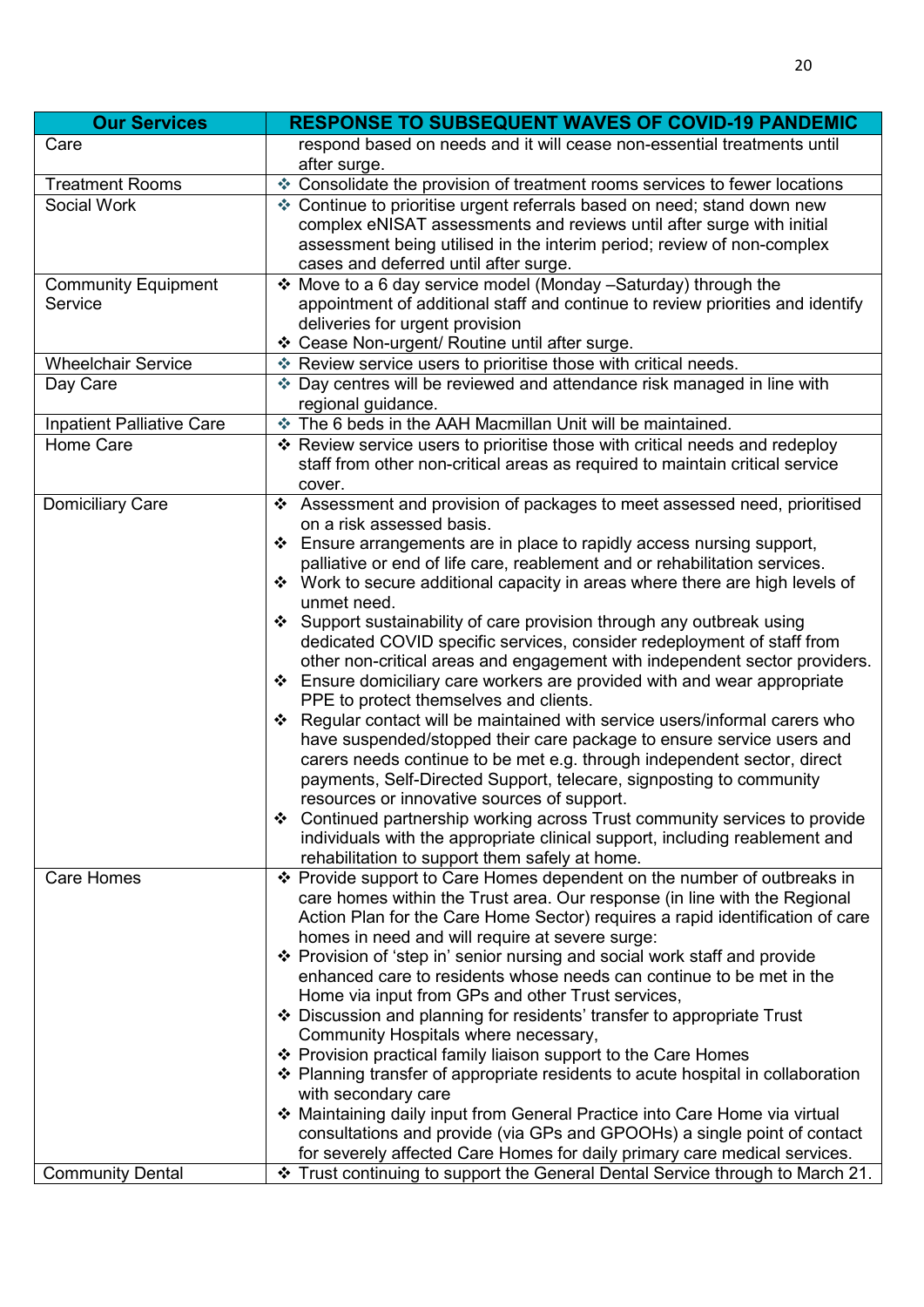| <b>Our Services</b>                                                                                     | <b>RESPONSE TO SUBSEQUENT WAVES OF COVID-19 PANDEMIC</b>                                                                                                                                                                                                                                                                                                                                                                                                                                                                               |
|---------------------------------------------------------------------------------------------------------|----------------------------------------------------------------------------------------------------------------------------------------------------------------------------------------------------------------------------------------------------------------------------------------------------------------------------------------------------------------------------------------------------------------------------------------------------------------------------------------------------------------------------------------|
|                                                                                                         | ❖ Continue to increase clinics which may need to be adjusted if dental staff<br>are required to assist again with swabbing and other COVID related activity.                                                                                                                                                                                                                                                                                                                                                                           |
| <b>Sexual Health:</b>                                                                                   |                                                                                                                                                                                                                                                                                                                                                                                                                                                                                                                                        |
| <b>Sexual Health</b>                                                                                    | ❖ Continue with triage via tele-medicine and using postal medications.<br>* Urgent GUM face to face appointments will continue to be arranged.<br>❖ Capacity will remain restricted due to location of some clinics and reduction<br>in foot fall.<br>❖ Regional on-line STI screening continues to be facilitated.                                                                                                                                                                                                                    |
| <b>Community Children's Services:</b>                                                                   |                                                                                                                                                                                                                                                                                                                                                                                                                                                                                                                                        |
| <b>Looked After Children</b>                                                                            | ❖ Cease Social Work visits with exception of priority cases<br>❖ Increase the use of technology for contact with children<br>* Identify alternative family arrangements/use of other carers<br>❖ Downturn respite arrangements<br>❖ Intensive Support Team will increase rota arrangements                                                                                                                                                                                                                                             |
|                                                                                                         | ❖ Review residential placements and discharge home if appropriate<br>❖ Stand down 16+ Reviews<br>❖ Maintain contact with most vulnerable cases                                                                                                                                                                                                                                                                                                                                                                                         |
| <b>Child Protection</b><br>(to include Children's<br>Disability)                                        | ❖ Reduce / suspend contact with agreement of parents.<br>* Maintain essential contact arrangements.<br>* Review cases subject to Court proceedings with DLS advice/support.<br>❖ Prioritise child protection cases for initial and review case conferences.                                                                                                                                                                                                                                                                            |
| Gateway services                                                                                        | ❖ Retain Single Point of Entry and Locality Gateway Teams.<br>❖ Only referrals meeting child protection threshold allocated for investigation<br>and assessment.<br>❖ Maintain oversight and review of unallocated referrals.                                                                                                                                                                                                                                                                                                          |
| Child, Adolescent Mental<br><b>Health Services</b>                                                      | Stand down Tier 2 face to face appointments and continue with virtual<br>appointments. Retain Single Point of Contact for Triage.<br>* Reduce face to face Tier 3 appointments to urgent and resume virtual<br>support where appropriate.<br>❖ Provide daily oversight of referral and priority cases.<br>❖ Use of ICT to support families.<br>* The Crisis Service and Eating Disorder will be maintained.                                                                                                                            |
| <b>Child Emergency</b><br>Intervention Service (CEIS)                                                   | ❖ Stand down routine face to face appointments and continue with virtual<br>appointments.                                                                                                                                                                                                                                                                                                                                                                                                                                              |
| Early Years' Service                                                                                    | ❖ Maintain duty system to respond to providers.<br>❖ Stand down registration and inspection activity.                                                                                                                                                                                                                                                                                                                                                                                                                                  |
| Paediatric ASD                                                                                          | ❖ ASD service emergency helpline established.<br>❖ Use of ICT to support families.                                                                                                                                                                                                                                                                                                                                                                                                                                                     |
| <b>Public Health Nursing</b><br>(Health Visiting, School)<br>Nursing, School<br>Immunisation Programme) | ❖ Maintain school immunisation programmes and ensure the backlog of<br>immunisations are completed.<br>❖ Deliver primary visits and support visits to new mothers and babies.<br>❖ Support mothers with post-natal depression and mothers who are<br>vulnerable.<br>❖ Provide support for homeless health.<br>❖ Provide support for vulnerable groups including ethnic minority / Syrian<br>refugees / safeguarding / Looked After Children.<br>❖ Provide assessment, diagnosis and post diagnostic support for children with<br>ADHD. |
| <b>Health Protection</b><br>Programme, Specialist<br>Roles                                              | ❖ Provision of screening and management of TB cases Trust wide.                                                                                                                                                                                                                                                                                                                                                                                                                                                                        |
| <b>Community Children's</b><br><b>Nursing Service</b>                                                   | ❖ Continue to support high priority care packages for children with complex<br>needs at home.                                                                                                                                                                                                                                                                                                                                                                                                                                          |